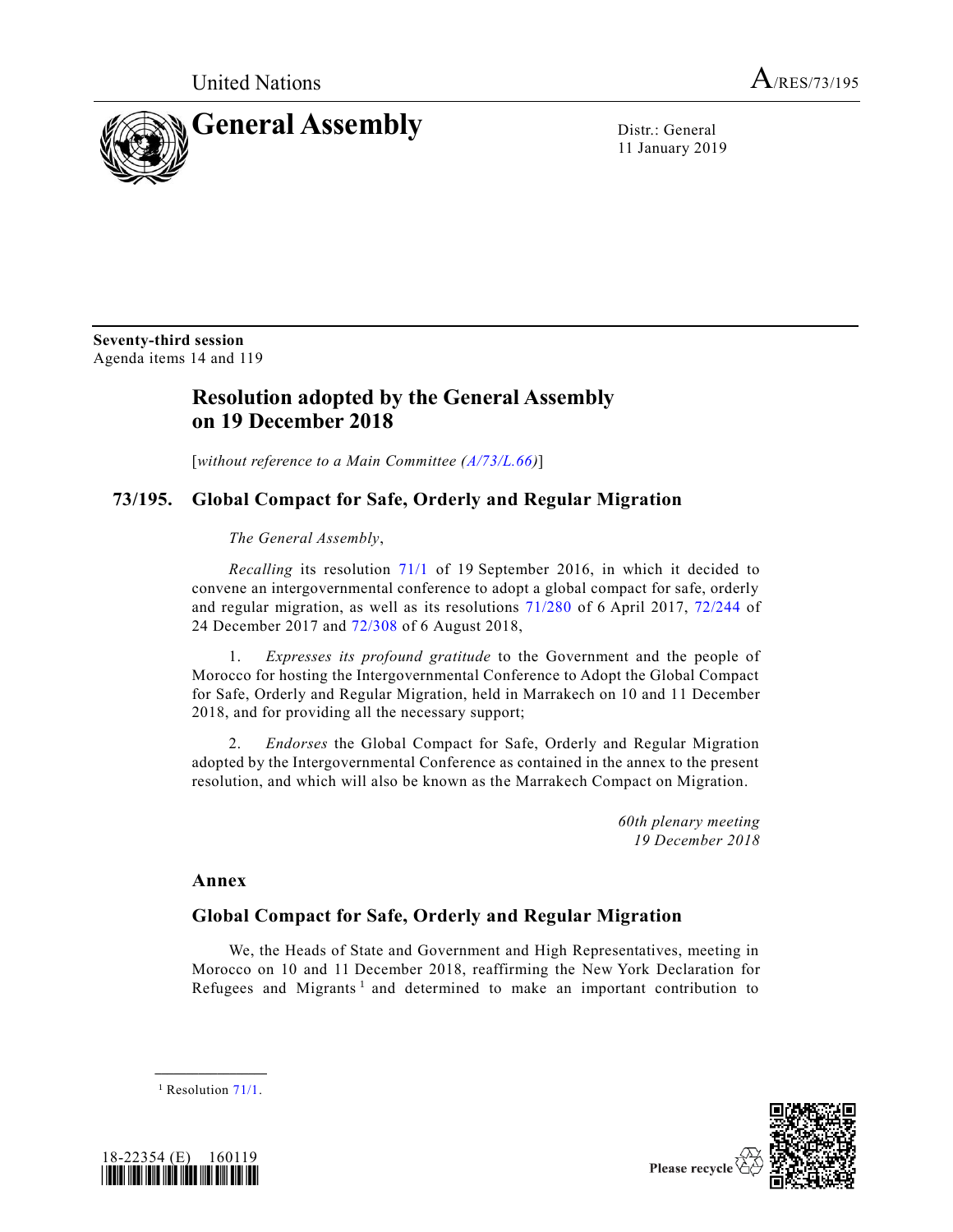enhanced cooperation on international migration in all its dimensions, have adopted this Global Compact for Safe, Orderly and Regular Migration:

#### **Preamble**

1. This Global Compact rests on the purposes and principles of the Charter of the United Nations.

<span id="page-1-0"></span>2. It also rests on the Universal Declaration of Human Rights;<sup>2</sup> the International Covenant on Civil and Political Rights;<sup>3</sup> the International Covenant on Economic, Social and Cultural Rights;<sup>[3](#page-1-0)</sup> the other core international human rights treaties;<sup>4</sup> the United Nations Convention against Transnational Organized Crime,<sup>5</sup> including the Protocol to Prevent, Suppress and Punish Trafficking in Persons, Especially Women and Children,<sup>6</sup> and the Protocol against the Smuggling of Migrants by Land, Sea and Air;<sup>7</sup> the Slavery Convention<sup>8</sup> and the Supplementary Convention on the Abolition of Slavery, the Slave Trade, and Institutions and Practices Similar to Slavery;<sup>9</sup> the United Nations Framework Convention on Climate Change;<sup>10</sup> the United Nations Convention to Combat Desertification in Those Countries Experiencing Serious Drought and/or Desertification, Particularly in Africa;<sup>11</sup> the Paris Agreement;<sup>12</sup> and the International Labour Organization conventions on promoting decent work and labour migration,<sup>13</sup> as well as on the 2030 Agenda for Sustainable Development;<sup>14</sup> the Addis Ababa Action Agenda of the Third International Conference on Financing for Development;<sup>15</sup> the Sendai Framework for Disaster Risk Reduction  $2015-2030$ ;<sup>16</sup> and the New Urban Agenda. 17

3. Discussions about international migration at the global level are not new. We recall the advances made through the United Nations High-level Dialogues on International Migration and Development in 2006 and 2013. We also acknowledge the contributions of the Global Forum on Migration and Development, launched in 2007. These platforms paved the way for the New York Declaration for Refugees and Migrants, through which we committed to elaborate a global compact on refugees and to adopt this Global Compact for Safe, Orderly and Regular Migration, in two separate processes. The two global compacts, together, present complementary international cooperation frameworks that fulfil their respective mandates as laid out

**\_\_\_\_\_\_\_\_\_\_\_\_\_\_\_\_\_\_**

<sup>2</sup> Resolution 217 A [\(III\).](https://undocs.org/A/RES/217(III))

 $3$  See resolution 2200 A (XXI), annex.

<sup>4</sup> International Convention on the Elimination of All Forms of Racial Discrimination, Convention on the Elimination of All Forms of Discrimination against Women, Convention against Torture and Other Cruel, Inhuman or Degrading Treatment or Punishment, Convention on the Rights of the Child, International Convention on the Protection of the Rights of All Migrant Workers and Members of Their Families, International Convention for the Protection of All Persons from Enforced Disappearance, and Convention on the Rights of Persons with Disabilities.

<sup>5</sup> United Nations, *Treaty Series*, vol. 2225, No. 39574.

<sup>6</sup> Ibid., vol. 2237, No. 39574.

<sup>7</sup> Ibid., vol. 2241, No. 39574.

<sup>8</sup> League of Nations, *Treaty Series*, vol. LX, No. 1414.

<sup>9</sup> United Nations, *Treaty Series*, vol. 266, No. 3822.

<sup>10</sup> Ibid., vol. 1771, No. 30822.

<sup>11</sup> Ibid., vol. 1954, No. 33480.

<sup>&</sup>lt;sup>12</sup> Adopted under the United Nations Framework Convention on Climate Change in [FCCC/CP/2015/10/Add.1,](https://undocs.org/FCCC/CP/2015/10/Add.1) decision 1/CP.21.

<sup>&</sup>lt;sup>13</sup> Migration for Employment Convention (Revised), 1949 (No. 97), Migrant Workers (Supplementary Provisions) Convention, 1975 (No. 143), Equality of Treatment (Social Security) Convention, 1962 (No. 118), and Domestic Workers Convention, 2011 (No. 189).

<sup>&</sup>lt;sup>14</sup> Resolution [70/1.](https://undocs.org/A/RES/70/1)

<sup>&</sup>lt;sup>15</sup> Resolution [69/313,](https://undocs.org/A/RES/69/313) annex.

<sup>&</sup>lt;sup>16</sup> Resolution [69/283,](https://undocs.org/A/RES/69/283) annex II.

 $17$  Resolution [71/256,](https://undocs.org/A/RES/71/256) annex.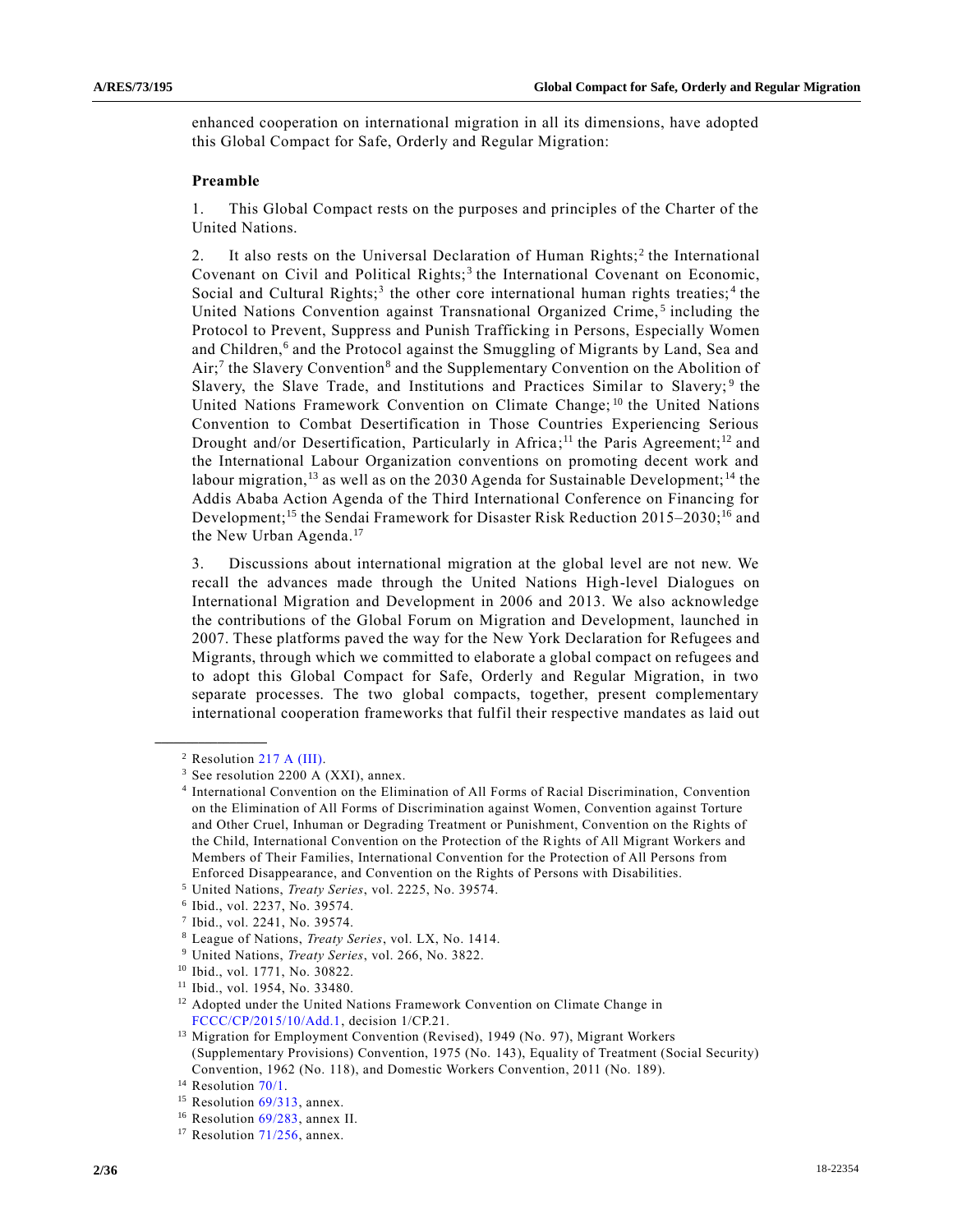in the New York Declaration for Refugees and Migrants, which recognizes that migrants and refugees may face many common challenges and similar vulnerabilities.

4. Refugees and migrants are entitled to the same universal human rights and fundamental freedoms, which must be respected, protected and fulfilled at all times. However, migrants and refugees are distinct groups governed by separate legal frameworks. Only refugees are entitled to the specific international protection defined by international refugee law. This Global Compact refers to migrants and presents a cooperative framework addressing migration in all its dimensions.

5. As a contribution to the preparatory process for this Global Compact, we recognize the inputs shared by Member States and relevant stakeholders during the consultation and stocktaking phases, as well as the report of the Secretary-General entitled "Making migration work for all".<sup>18</sup>

6. This Global Compact is a milestone in the history of the global dialogue and international cooperation on migration. It is rooted in the 2030 Agenda for Sustainable Development and the Addis Ababa Action Agenda, and informed by the Declaration of the High-level Dialogue on International Migration and Development, adopted in October 2013.<sup>19</sup> It builds on the pioneering work of the former Special Representative of the Secretary-General on Migration, including his report of 3 February 2017.<sup>20</sup>

7. This Global Compact presents a non-legally binding, cooperative framework that builds on the commitments agreed upon by Member States in the New York Declaration for Refugees and Migrants. It fosters international cooperation among all relevant actors on migration, acknowledging that no State can address migration alone, and upholds the sovereignty of States and their obligations under international law.

#### **Our vision and guiding principles**

8. This Global Compact expresses our collective commitment to improving cooperation on international migration. Migration has been part of the human experience throughout history, and we recognize that it is a source of prosperity, innovation and sustainable development in our globalized world, and that these positive impacts can be optimized by improving migration governance. The majority of migrants around the world today travel, live and work in a safe, orderly and regular manner. Nonetheless, migration undeniably affects our countries, communities, migrants and their families in very different and sometimes unpredictable ways.

9. It is crucial that the challenges and opportunities of international migration unite us, rather than divide us. This Global Compact sets out our common understanding, shared responsibilities and unity of purpose regarding migration, making it work for all.

#### **Common understanding**

10. This Global Compact is the product of an unprecedented review of evidence and data gathered during an open, transparent and inclusive process. We shared our realities and heard diverse voices, enriching and shaping our common understanding of this complex phenomenon. We learned that migration is a defining feature of our globalized world, connecting societies within and across all regions, making us all countries of origin, transit and destination. We recognize that there is a continuous need for international efforts to strengthen our knowledge and analysis of migration,

**\_\_\_\_\_\_\_\_\_\_\_\_\_\_\_\_\_\_** <sup>18</sup> [A/72/643.](https://undocs.org/A/72/643)

<sup>&</sup>lt;sup>19</sup> Resolution [68/4.](https://undocs.org/A/RES/68/4)

<sup>20</sup> Se[e A/71/728.](https://undocs.org/A/71/728)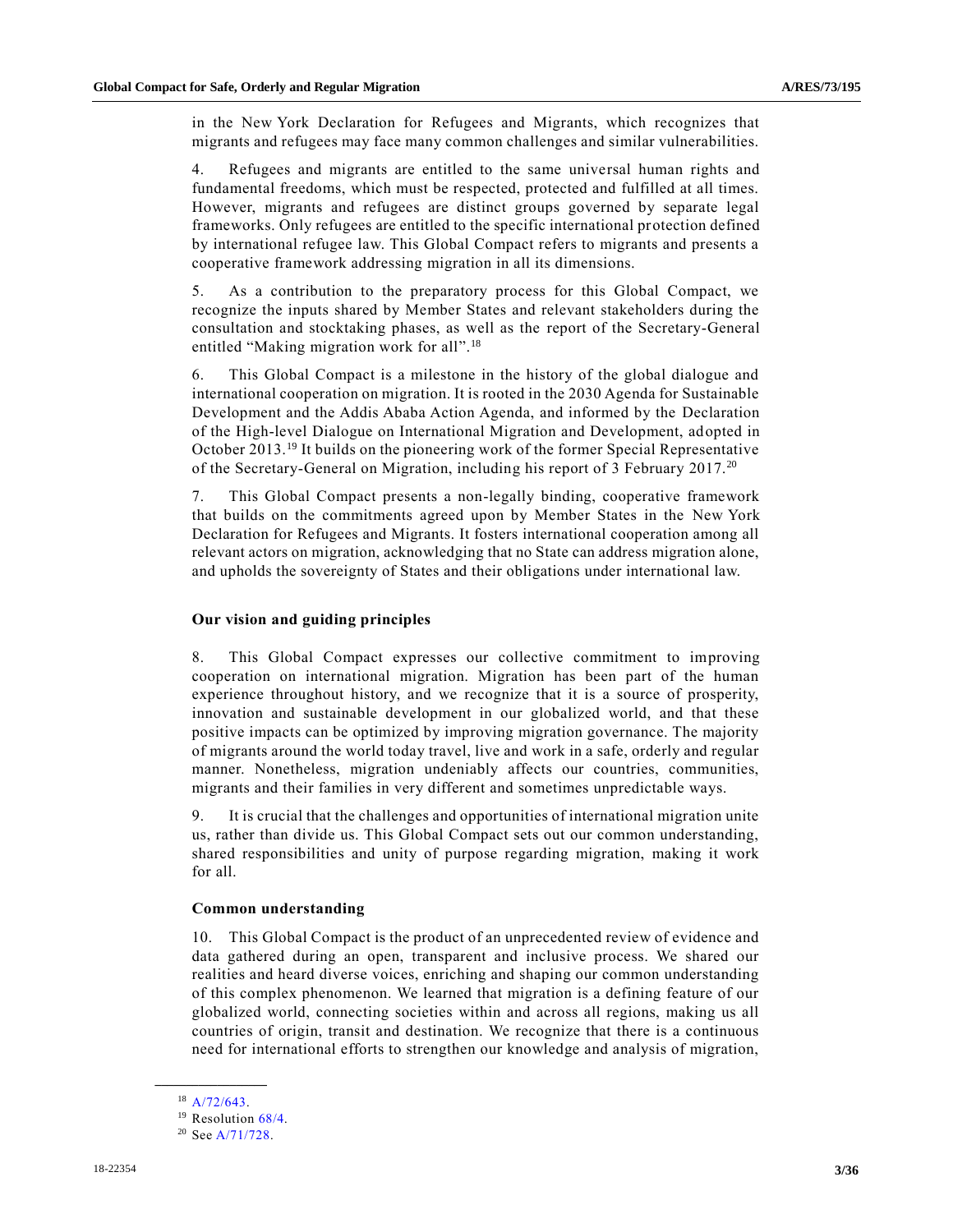as shared understandings will improve policies that unlock the potential of sustainable development for all. We must collect and disseminate quality data. We must ensure that current and potential migrants are fully informed about their rights, obligations and options for safe, orderly and regular migration, and are aware of the risks of irregular migration. We also must provide all our citizens with access to objective, evidence-based, clear information about the benefits and challenges of migration, with a view to dispelling misleading narratives that generate negative perceptions of migrants.

#### **Shared responsibilities**

11. This Global Compact offers a 360-degree vision of international migration and recognizes that a comprehensive approach is needed to optimize the overall benefits of migration, while addressing risks and challenges for individuals and communities in countries of origin, transit and destination. No country can address the challenges and opportunities of this global phenomenon on its own. With this comprehensive approach, we aim to facilitate safe, orderly and regular migration, while reducing the incidence and negative impact of irregular migration through international cooperation and a combination of measures put forward in this Global Compact. We acknowledge our shared responsibilities to one another as States Members of the United Nations to address each other's needs and concerns over migration, and an overarching obligation to respect, protect and fulfil the human rights of all migrants, regardless of their migration status, while promoting the security and prosperity of all our communities.

12. This Global Compact aims to mitigate the adverse drivers and structural factors that hinder people from building and maintaining sustainable livelihoods in their countries of origin, and so compel them to seek a future elsewhere. It intends to reduce the risks and vulnerabilities migrants face at different stages of migration by respecting, protecting and fulfilling their human rights and providing them with care and assistance. It seeks to address legitimate concerns of communities, while recognizing that societies are undergoing demographic, economic, social and environmental changes at different scales that may have implications for and result from migration. It strives to create conducive conditions that enable all migrants to enrich our societies through their human, economic and social capacities, and thus facilitate their contributions to sustainable development at the local, national, regional and global levels.

#### **Unity of purpose**

13. This Global Compact recognizes that safe, orderly and regular migration works for all when it takes place in a well-informed, planned and consensual manner. Migration should never be an act of desperation. When it is, we must cooperate to respond to the needs of migrants in situations of vulnerability, and address the respective challenges. We must work together to create conditions that allow communities and individuals to live in safety and dignity in their own countries. We must save lives and keep migrants out of harm's way. We must empower migrants to become full members of our societies, highlight their positive contributions, and promote inclusion and social cohesion. We must generate greater predictability and certainty for States, communities and migrants alike. To achieve this, we commit to facilitate and ensure safe, orderly and regular migration for the benefit of all.

14. Our success rests on the mutual trust, determination and solidarity of States to fulfil the objectives and commitments contained in this Global Compact. We unite, in a spirit of win-win cooperation, to address the challenges and opportunities of migration in all its dimensions through shared responsibility and innovative solutions. It is with this sense of common purpose that we take this historic step, fully aware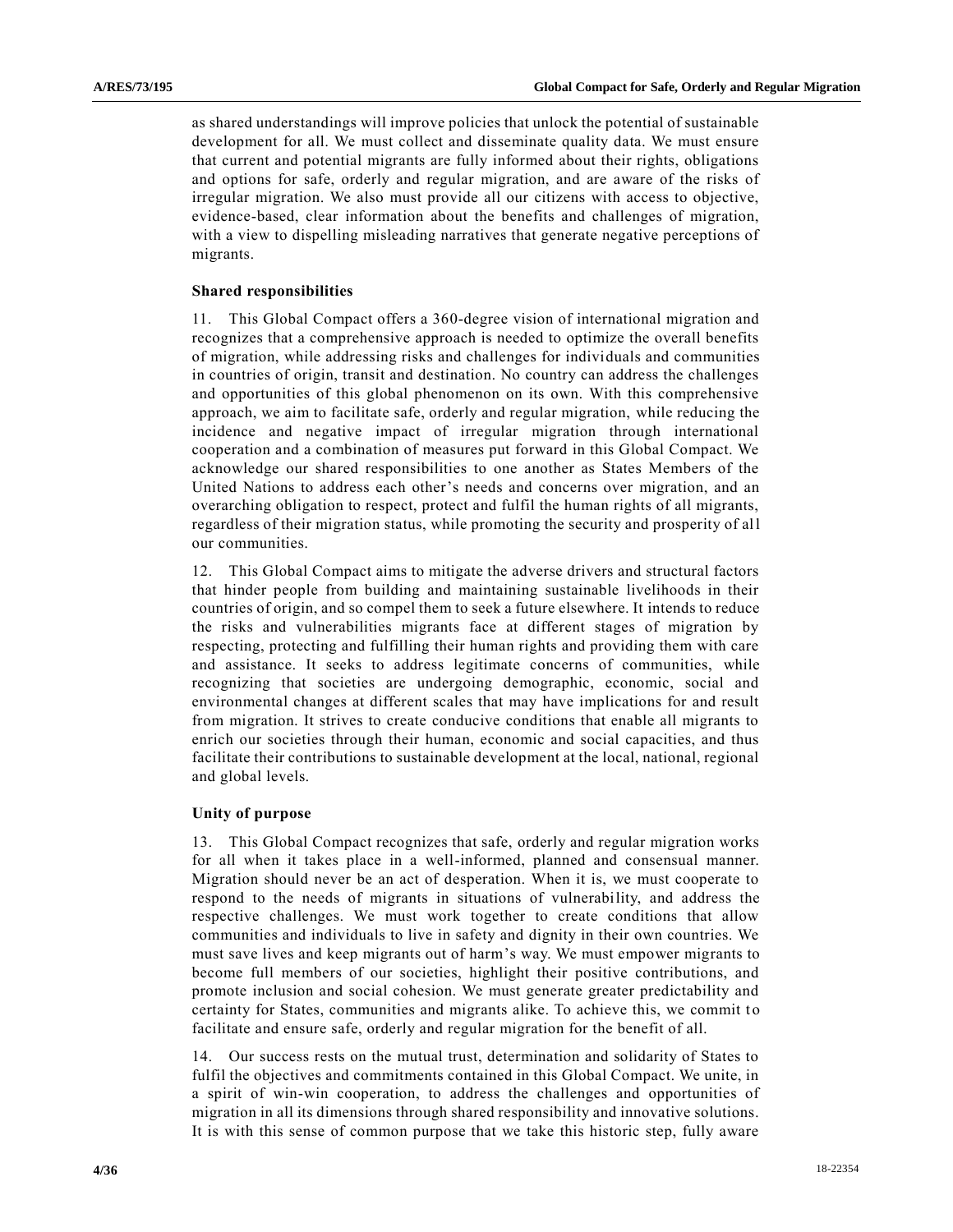that the Global Compact for Safe, Orderly and Regular Migration is a milestone, but not the end to our efforts. We commit to continue the multilateral dialogue at the United Nations through a periodic and effective follow-up and review mechanism, ensuring that the words in this document translate into concrete actions for the benefit of millions of people in every region of the world.

15. We agree that this Global Compact is based on a set of cross-cutting and interdependent guiding principles:

(a) *People-centred*. The Global Compact carries a strong human dimension, inherent to the migration experience itself. It promotes the well-being of migrants and the members of communities in countries of origin, transit and destination. As a result, the Global Compact places individuals at its core;

(b) *International cooperation*. The Global Compact is a non-legally binding cooperative framework that recognizes that no State can address migration on its own because of the inherently transnational nature of the phenomenon. It requires international, regional and bilateral cooperation and dialogue. Its authority rests on its consensual nature, credibility, collective ownership, joint implementation, follow-up and review;

(c) *National sovereignty*. The Global Compact reaffirms the sovereign right of States to determine their national migration policy and their prerogative to govern migration within their jurisdiction, in conformity with international law. Within their sovereign jurisdiction, States may distinguish between regular and irregular migration status, including as they determine their legislative and policy measures for the implementation of the Global Compact, taking into account different national realities, policies, priorities and requirements for entry, residence and work, in accordance with international law;

(d) *Rule of law and due process*. The Global Compact recognizes that respect for the rule of law, due process and access to justice are fundamental to all aspects of migration governance. This means that the State, public and private institutions and entities, as well as persons themselves, are accountable to laws that are publicly promulgated, equally enforced and independently adjudicated, and are consistent with international law;

(e) *Sustainable development*. The Global Compact is rooted in the 2030 Agenda for Sustainable Development, and builds upon its recognition that migration is a multidimensional reality of major relevance for the sustainable development of countries of origin, transit and destination, which requires coherent and comprehensive responses. Migration contributes to positive development outcomes and to realizing the goals of the 2030 Agenda for Sustainable Development, especially when it is properly managed. The Global Compact aims to leverage the potential of migration for the achievement of all Sustainable Development Goals, as well as the impact this achievement will have on migration in the future;

*Human rights*. The Global Compact is based on international human rights law and upholds the principles of non-regression and non-discrimination. By implementing the Global Compact, we ensure effective respect for and protection and fulfilment of the human rights of all migrants, regardless of their migration status, across all stages of the migration cycle. We also reaffirm the commitment to eliminate all forms of discrimination, including racism, xenophobia and intolerance, against migrants and their families;

(g) *Gender-responsive*. The Global Compact ensures that the human rights of women, men, girls and boys are respected at all stages of migration, that their specifi c needs are properly understood and addressed and that they are empowered as agents of change. It mainstreams a gender perspective and promotes gender equality and the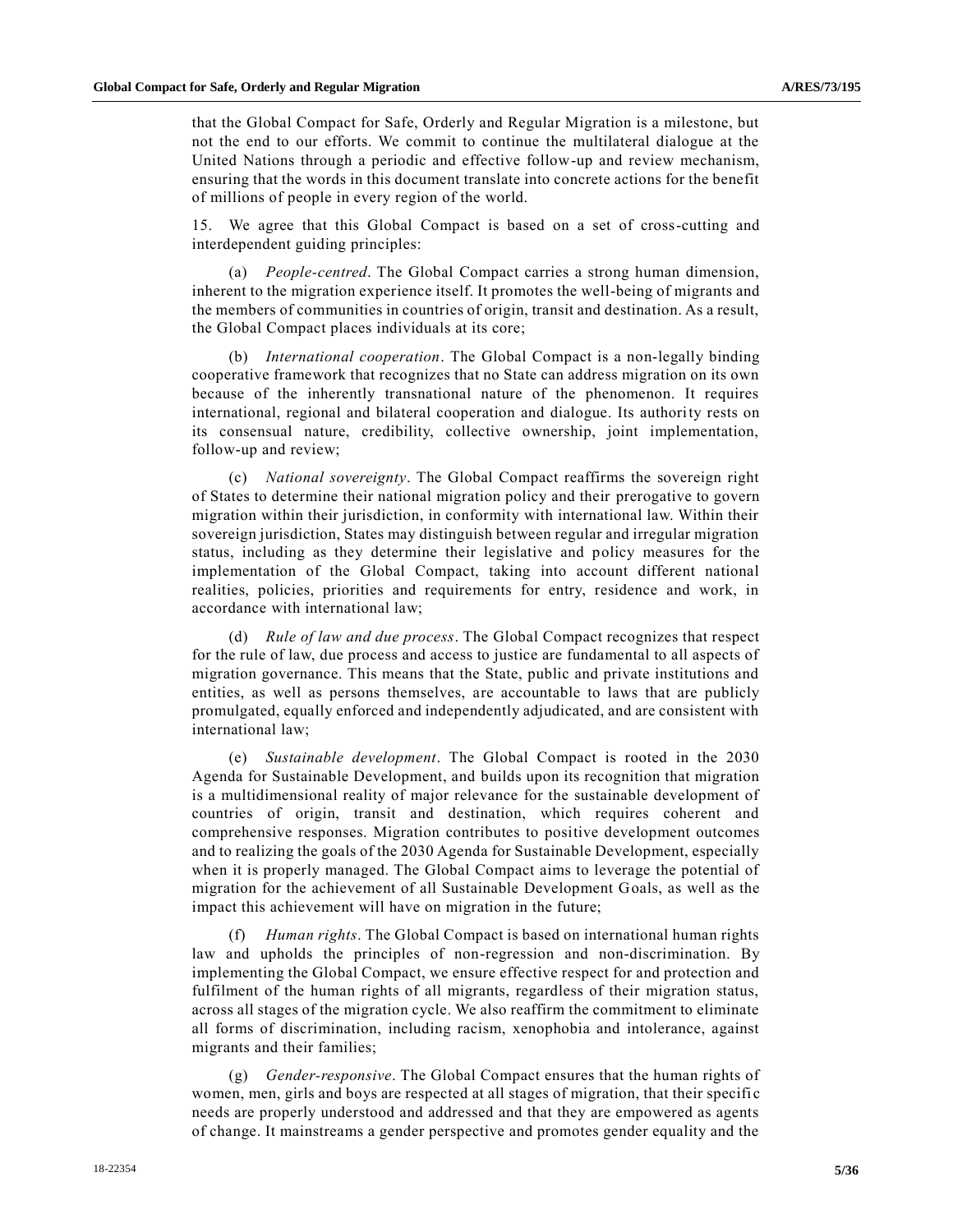empowerment of all women and girls, recognizing their independence, agency and leadership in order to move away from addressing migrant women primarily through a lens of victimhood;

(h) *Child-sensitive*. The Global Compact promotes existing international legal obligations in relation to the rights of the child, and upholds the principle of th e best interests of the child at all times, as a primary consideration in all situations concerning children in the context of international migration, including unaccompanied and separated children;

(i) *Whole-of-government approach*. The Global Compact considers that migration is a multidimensional reality that cannot be addressed by one government policy sector alone. To develop and implement effective migration policies and practices, a whole-of-government approach is needed to ensure horizontal and vertical policy coherence across all sectors and levels of government;

(j) *Whole-of-society approach*. The Global Compact promotes broad multistakeholder partnerships to address migration in all its dimensions by including migrants, diasporas, local communities, civil society, academia, the private sector, parliamentarians, trade unions, national human rights institutions, the media and other relevant stakeholders in migration governance.

#### **Our cooperative framework**

16. With the New York Declaration for Refugees and Migrants, we adopted a political declaration and a set of commitments. Reaffirming that Declaration in its entirety, we build upon it by laying out the following cooperative framework, comprising 23 objectives, implementation, as well as follow-up and review. Each objective contains a commitment, followed by a range of actions considered to be relevant policy instruments and best practices. To fulfil the 23 objectives, we will draw from these actions to achieve safe, orderly and regular migration along the migration cycle.

#### **Objectives for safe, orderly and regular migration**

- 1. Collect and utilize accurate and disaggregated data as a basis for evidence -based policies
- 2. Minimize the adverse drivers and structural factors that compel people to leave their country of origin
- 3. Provide accurate and timely information at all stages of migration
- 4. Ensure that all migrants have proof of legal identity and adequate documentation
- 5. Enhance availability and flexibility of pathways for regular migration
- 6. Facilitate fair and ethical recruitment and safeguard conditions that ensure decent work
- 7. Address and reduce vulnerabilities in migration
- 8. Save lives and establish coordinated international efforts on missing migrants
- 9. Strengthen the transnational response to smuggling of migrants
- 10. Prevent, combat and eradicate trafficking in persons in the context of international migration
- 11. Manage borders in an integrated, secure and coordinated manner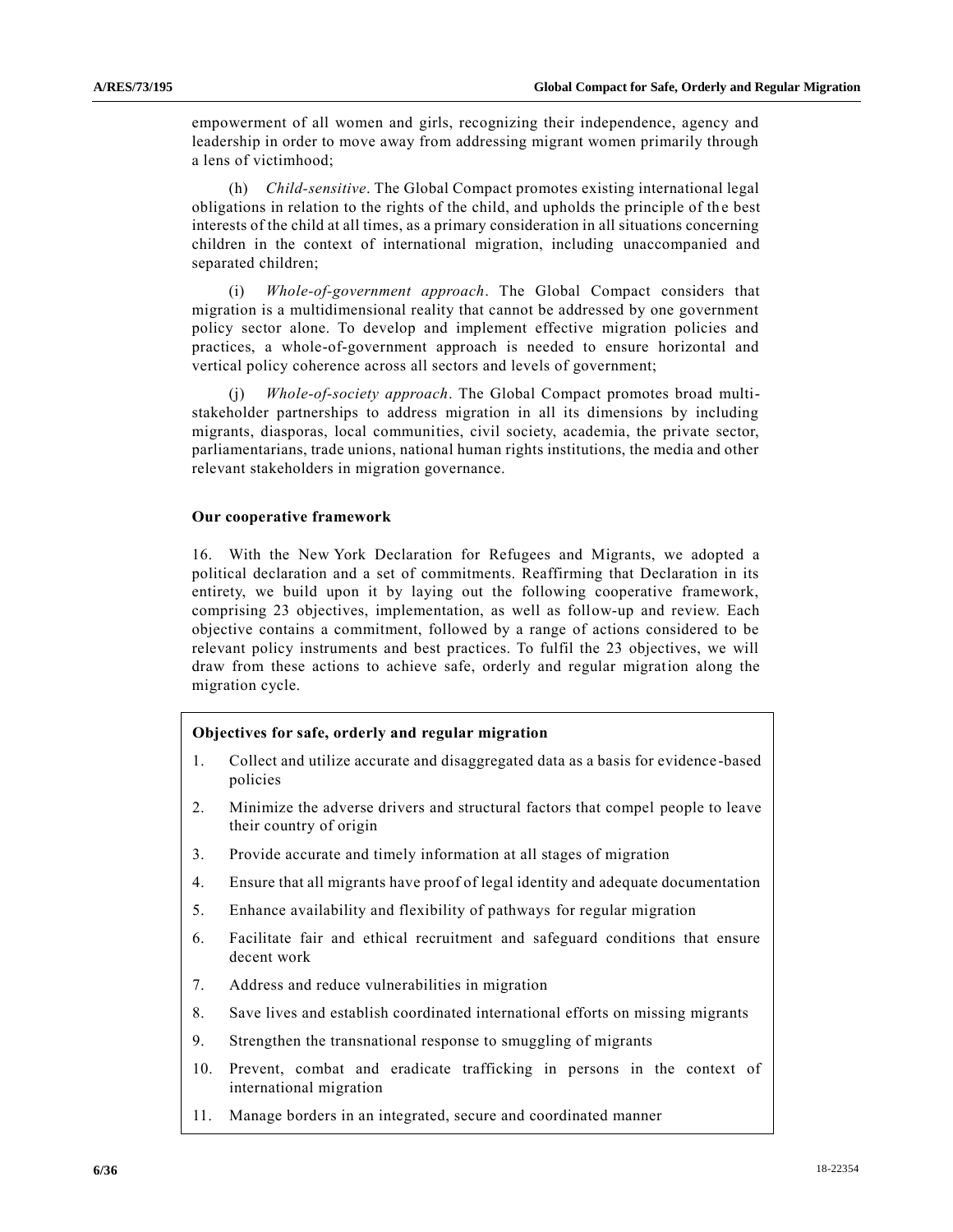- 12. Strengthen certainty and predictability in migration procedures for appropriate screening, assessment and referral
- 13. Use migration detention only as a measure of last resort and work towards alternatives
- 14. Enhance consular protection, assistance and cooperation throughout the migration cycle
- 15. Provide access to basic services for migrants
- 16. Empower migrants and societies to realize full inclusion and social cohesion
- 17. Eliminate all forms of discrimination and promote evidence-based public discourse to shape perceptions of migration
- 18. Invest in skills development and facilitate mutual recognition of skills, qualifications and competences
- 19. Create conditions for migrants and diasporas to fully contribute to sustainable development in all countries
- 20. Promote faster, safer and cheaper transfer of remittances and foster financial inclusion of migrants
- 21. Cooperate in facilitating safe and dignified return and readmission, as well as sustainable reintegration
- 22. Establish mechanisms for the portability of social security entitlements and earned benefits
- 23. Strengthen international cooperation and global partnerships for safe, orderly and regular migration

#### **Objectives and commitments**

## **Objective 1: Collect and utilize accurate and disaggregated data as a basis for evidence-based policies**

17. We commit to strengthen the global evidence base on international migration by improving and investing in the collection, analysis and dissemination of accurate , reliable and comparable data, disaggregated by sex, age, migration status and other characteristics relevant in national contexts, while upholding the right to privacy under international human rights law and protecting personal data. We further commit to ensure that this data fosters research, guides coherent and evidence -based policymaking and well-informed public discourse, and allows for effective monitoring and evaluation of the implementation of commitments over time.

To realize this commitment, we will draw from the following actions:

(a) Elaborate and implement a comprehensive strategy for improving migration data at the local, national, regional and global levels, with the participation of all relevant stakeholders, under the guidance of the Statistical Commission of the United Nations, by harmonizing methodologies for data collection, and strengthening analysis and dissemination of migration-related data and indicators;

(b) Improve international comparability and compatibility of migration statistics and national data systems, including by further developing and applying the statistical definition of an international migrant, elaborating a set of standards to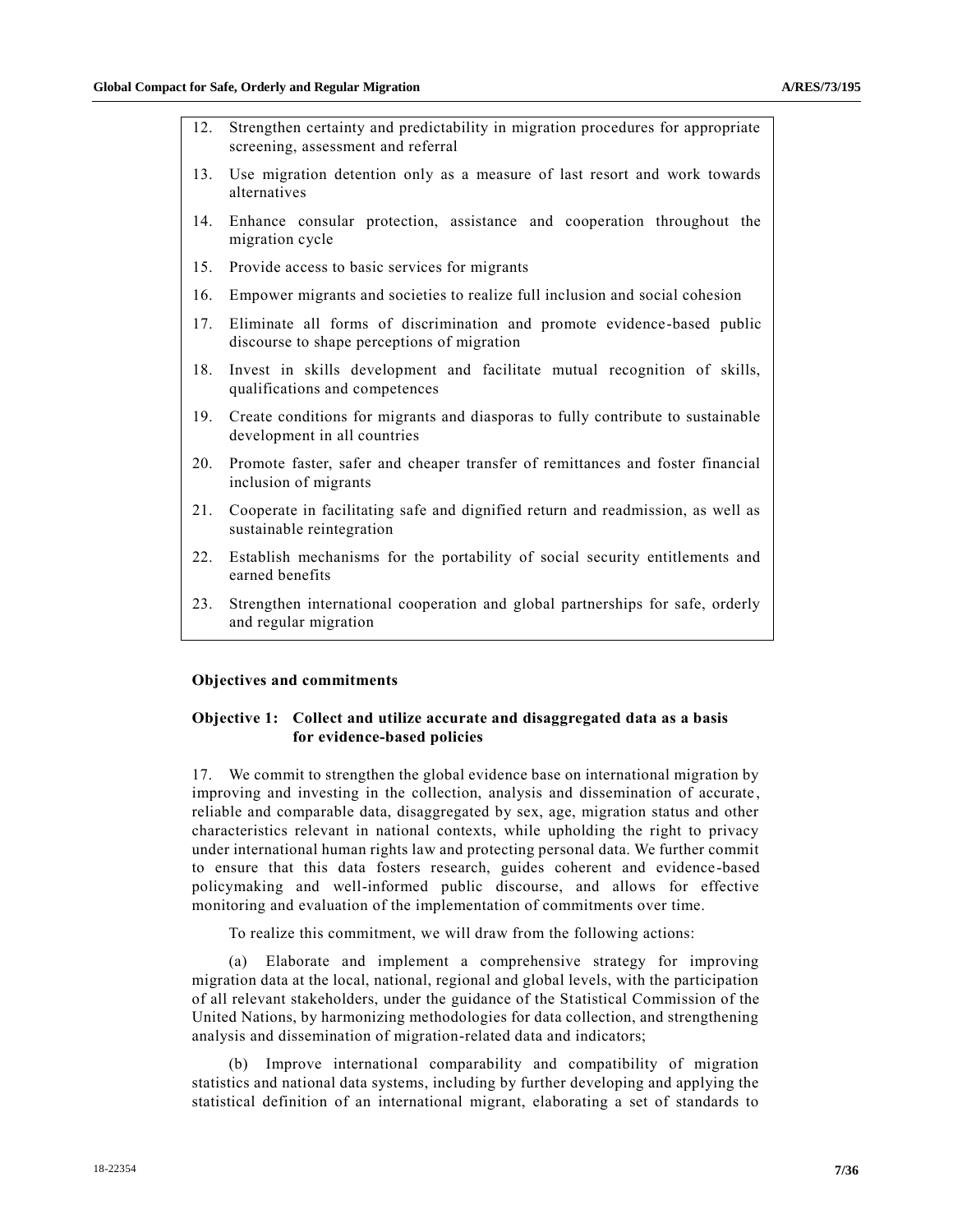measure migrant stocks and flows, and documenting migration patterns and trends, characteristics of migrants, as well as drivers and impacts of migration;

(c) Develop a global programme to build and enhance national capacities in data collection, analysis and dissemination to share data, address data gaps and assess key migration trends, that encourages collaboration between relevant stakeholders at all levels, provides dedicated training, financial support and technical assistance, leverages new data sources, including big data, and is reviewed by the Statistical Commission on a regular basis;

(d) Collect, analyse and use data on the effects and benefits of migration, as well as the contributions of migrants and diasporas to sustainable development, with a view to informing the implementation of the 2030 Agenda for Sustainable Development and related strategies and programmes at the local, national, regional and global levels;

(e) Support further development of and collaboration between existing global and regional databases and depositories, including the International Organization for Migration (IOM) Global Migration Data Portal and the World Bank Global Knowledge Partnership on Migration and Development, with a view to systematically consolidating relevant data in a transparent and user-friendly manner, while encouraging inter-agency collaboration to avoid duplication;

(f) Establish and strengthen regional centres for research and training on migration or migration observatories, such as the African Observatory for Migration and Development, to collect and analyse data in line with United Nations standards, including on best practices, the contributions of migrants, the overall economic, social and political benefits and challenges of migration in countries of origin, transit and destination, as well as drivers of migration, with a view to establishing shared strategies and maximizing the value of disaggregated migration data, in coordination with existing regional and subregional mechanisms;

(g) Improve national data collection by integrating migration-related topics into national censuses, as early as practicable, such as on country of birth, country of birth of parents, country of citizenship, country of residence five years prior to the census, most recent arrival date and reason for migrating, to ensure timely analysis and dissemination of results, disaggregated and tabulated in accordance with international standards, for statistical purposes;

(h) Conduct household, labour force and other surveys to collect information on the social and economic integration of migrants or add standard migration modules to existing household surveys to improve national, regional and international comparability, and make collected data available through public use of statistical microdata files;

(i) Enhance collaboration between State units responsible for migration data and national statistical offices to produce migration-related statistics, including by using administrative records for statistical purposes, such as border records, visas, resident permits, population registers and other relevant sources, while upholding the right to privacy and protecting personal data;

Develop and use country-specific migration profiles, which include disaggregated data on all migration-relevant aspects in a national context, including those on labour market needs, demand for and availability of skills, the economic, environmental and social impacts of migration, remittance transfer costs, health, education, occupation, living and working conditions, wages, and the needs of migrants and receiving communities, in order to develop evidence-based migration policies;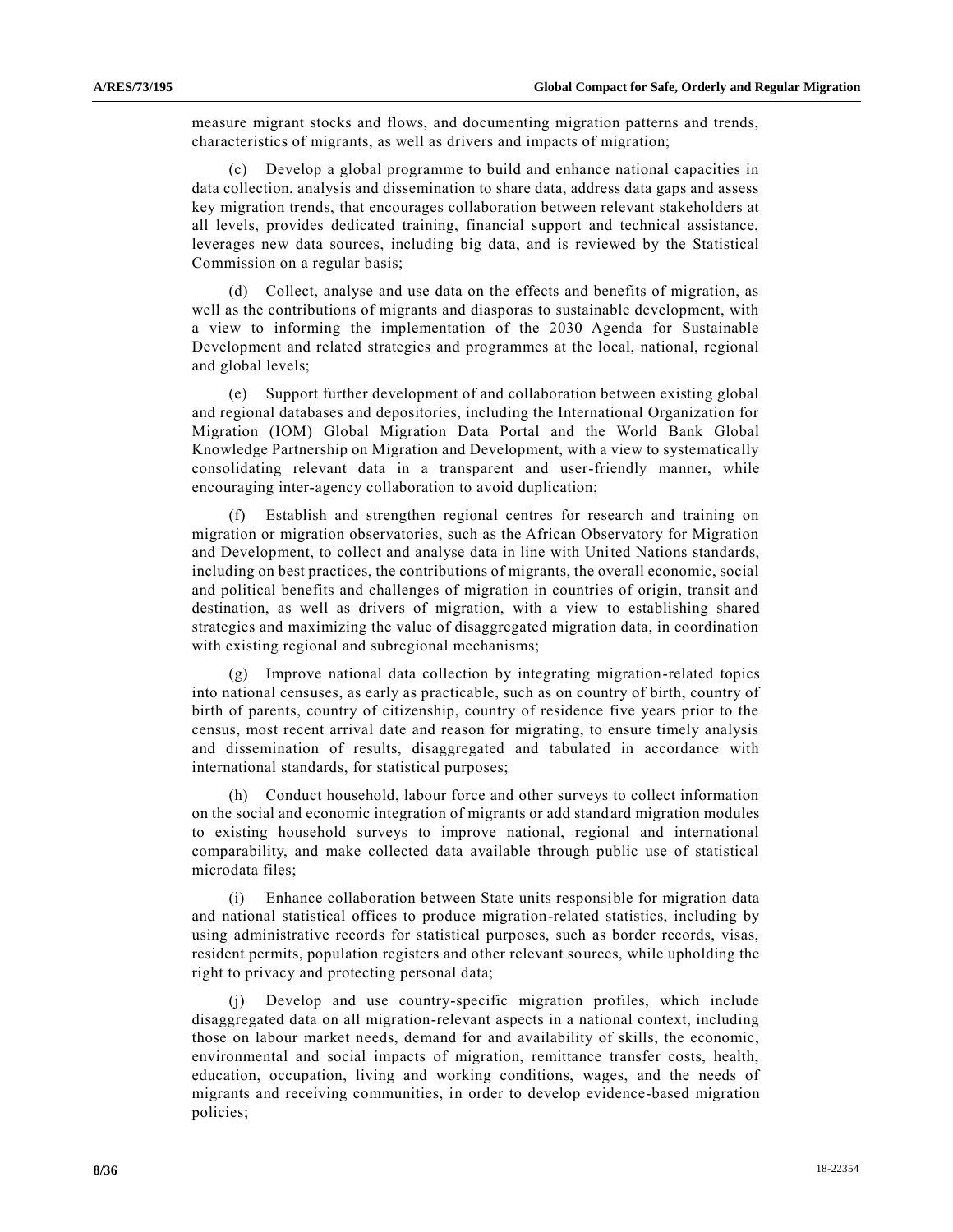(k) Cooperate with relevant stakeholders in countries of origin, transit and destination to develop research, studies and surveys on the interrelationship between migration and the three dimensions of sustainable development, the contributions and skills of migrants and diasporas, as well as their ties to the countries of origin and destination.

## **Objective 2: Minimize the adverse drivers and structural factors that compel people to leave their country of origin**

18. We commit to create conducive political, economic, social and environmental conditions for people to lead peaceful, productive and sustainable lives in their own country and to fulfil their personal aspirations, while ensuring that desperation and deteriorating environments do not compel them to seek a livelihood elsewhere through irregular migration. We further commit to ensure timely and full implementation of the 2030 Agenda for Sustainable Development, as well as to build upon and invest in the implementation of other existing frameworks, in order to enhance the overall impact of the Global Compact to facilitate safe, orderly and regular migration.

To realize this commitment, we will draw from the following actions:

(a) Promote the implementation of the 2030 Agenda for Sustainable Development, including the Sustainable Development Goals and the Addis Ababa Action Agenda, and the commitment to reach the furthest behind first, as well as the Paris Agreement and the Sendai Framework for Disaster Risk Reduction 2015–2030;

(b) Invest in programmes that accelerate States' fulfilment of the Sustainable Development Goals with the aim of eliminating the adverse drivers and structural factors that compel people to leave their country of origin, including through poverty eradication, food security, health and sanitation, education, inclusive economic growth, infrastructure, urban and rural development, employment creation, decent work, gender equality and empowerment of women and girls, resilience and disaster risk reduction, climate change mitigation and adaptation, addressing the socioeconomic effects of all forms of violence, non-discrimination, the rule of law and good governance, access to justice and protection of human rights, as well as creating and maintaining peaceful and inclusive societies with effective, accountable and transparent institutions;

(c) Establish or strengthen mechanisms to monitor and anticipate the development of risks and threats that might trigger or affect migration movements, strengthen early warning systems, develop emergency procedures and toolkits, launch emergency operations and support post-emergency recovery, in close cooperation with and in support of other States, relevant national and local authorities, national human rights institutions and civil society;

(d) Invest in sustainable development at the local and national levels in all regions, allowing all people to improve their lives and meet their aspirations, by fostering sustained, inclusive and sustainable economic growth, including through private and foreign direct investment and trade preferences, to create conducive conditions that allow communities and individuals to take advantage of opportunities in their own countries and drive sustainable development;

(e) Invest in human capital development by promoting entrepreneurship, education, vocational training and skills development programmes and partnerships, productive employment creation, in line with labour market needs, as well as in cooperation with the private sector and trade unions, with a view to reducing youth unemployment, avoiding brain drain and optimizing brain gain in countries of origin, and harnessing the demographic dividend;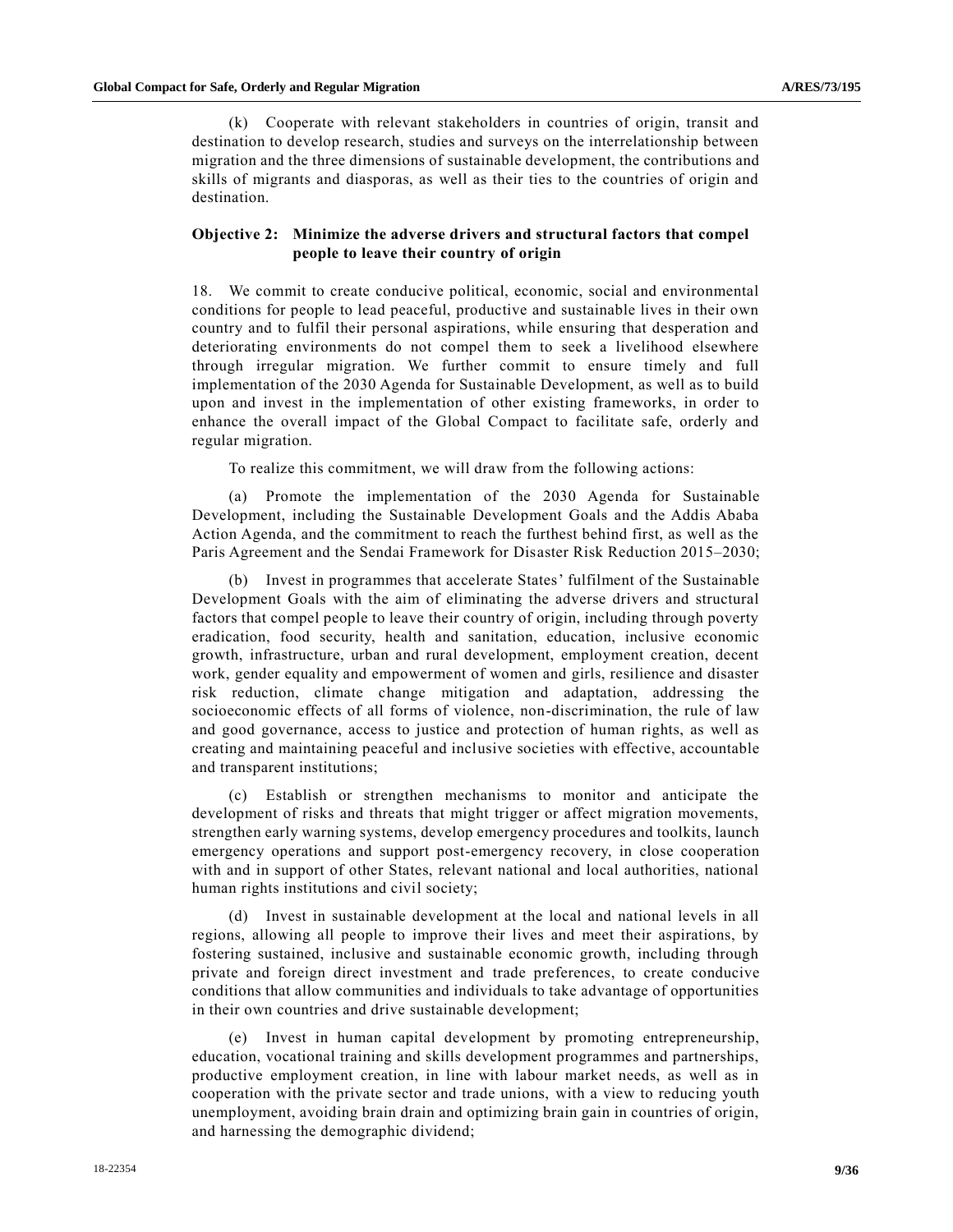(f) Strengthen collaboration between humanitarian and development actors, including by promoting joint analysis, multi-donor approaches and multi-year funding cycles, in order to develop long-term responses and outcomes that ensure respect for the rights of affected individuals, resilience and coping capacities of populations, as well as economic and social self-reliance, and by ensuring that these efforts take migration into account;

(g) Account for migrants in national emergency preparedness and response, including by taking into consideration relevant recommendations from State -led consultative processes, such as the Guidelines to Protect Migrants in Countries Experiencing Conflict or Natural Disaster (Migrants in Countries in Crisis Initiative Guidelines);

## **Natural disasters, the adverse effects of climate change, and environmental degradation**

(h) Strengthen joint analysis and sharing of information to better map, understand, predict and address migration movements, such as those that may result from sudden-onset and slow-onset natural disasters, the adverse effects of climate change, environmental degradation, as well as other precarious situations, while ensuring effective respect for and protection and fulfilment of the human rights of all migrants;

(i) Develop adaptation and resilience strategies to sudden-onset and slowonset natural disasters, the adverse effects of climate change, and environmental degradation, such as desertification, land degradation, drought and sea level rise, taking into account the potential implications for migration, while recognizing that adaptation in the country of origin is a priority;

(j) Integrate displacement considerations into disaster preparedness strategies and promote cooperation with neighbouring and other relevant countries to prepare for early warning, contingency planning, stockpiling, coordination mechanisms, evacuation planning, reception and assistance arrangements, and public information;

(k) Harmonize and develop approaches and mechanisms at the subregional and regional levels to address the vulnerabilities of persons affected by sudden-onset and slow-onset natural disasters, by ensuring that they have access to humanitarian assistance that meets their essential needs with full respect for their rights wherever they are, and by promoting sustainable outcomes that increase resilience and self-reliance, taking into account the capacities of all countries involved;

Develop coherent approaches to address the challenges of migration movements in the context of sudden-onset and slow-onset natural disasters, including by taking into consideration relevant recommendations from State-led consultative processes, such as the Agenda for the Protection of Cross-Border Displaced Persons in the Context of Disasters and Climate Change, and the Platform on Disaster Displacement.

#### **Objective 3: Provide accurate and timely information at all stages of migration**

19. We commit to strengthen our efforts to provide, make available and disseminate accurate, timely, accessible and transparent information on migration-related aspects for and between States, communities and migrants at all stages of migration. We further commit to use this information to develop migration policies that provide a high degree of predictability and certainty for all actors involved.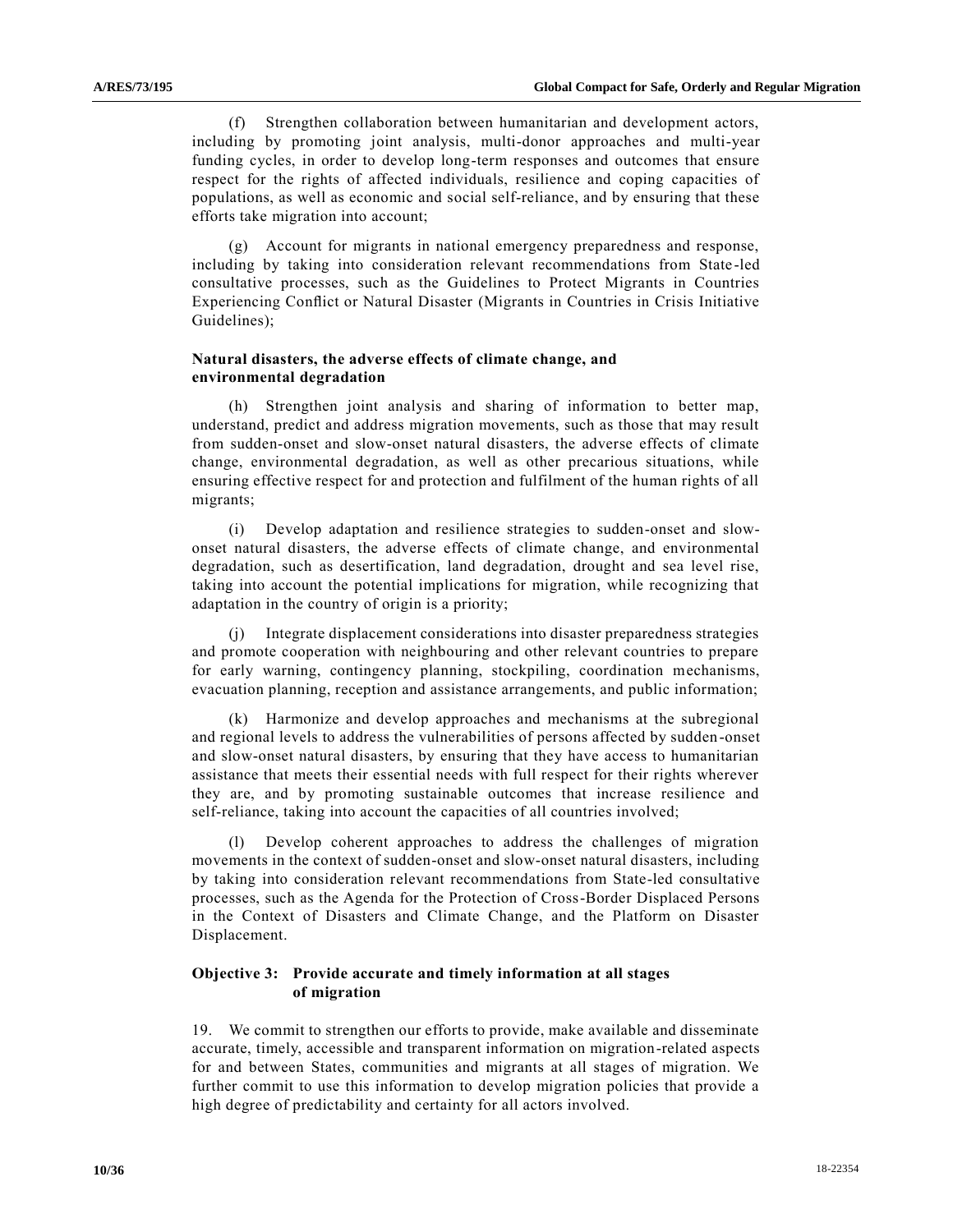To realize this commitment, we will draw from the following actions:

(a) Launch and publicize a centralized and publicly accessible national website to make information available on regular migration options, such as on country-specific immigration laws and policies, visa requirements, application formalities, fees and conversion criteria, employment permit requirements, professional qualification requirements, credential assessment and equivalences, training and study opportunities, and living costs and conditions, in order to inform the decisions of migrants;

(b) Promote and improve systematic bilateral, regional and international cooperation and dialogue to exchange information on migration-related trends, including through joint databases, online platforms, international training centres and liaison networks, while upholding the right to privacy and protecting personal data;

(c) Establish open and accessible information points along relevant migration routes that can refer migrants to child-sensitive and gender-responsive support and counselling, offer opportunities to communicate with consular representatives of the country of origin, and make available relevant information, including on human rights and fundamental freedoms, appropriate protection and assistance, options and pathways for regular migration, and possibilities for return, in a language that the person concerned understands;

(d) Provide newly arrived migrants with targeted, gender-responsive, childsensitive, accessible and comprehensive information and legal guidance on their rights and obligations, including on compliance with national and local laws, obtaining of work and resident permits, status adjustments, registration with authorities, access to justice to file complaints about rights violations, as well as access to basic services;

(e) Promote multilingual, gender-responsive and evidence-based information campaigns and organize awareness-raising events and pre-departure orientation training in countries of origin, in cooperation with local authorities, consular and diplomatic missions, the private sector, academia, migrant and diaspora organizations and civil society, in order to promote safe, orderly and regular migration, as well as to highlight the risks associated with irregular and unsafe migration.

### **Objective 4: Ensure that all migrants have proof of legal identity and adequate documentation**

20. We commit to fulfil the right of all individuals to a legal identity by providing all our nationals with proof of nationality and relevant documentation, allowing national and local authorities to ascertain a migrant's legal identity upon entry, during stay and for return, as well as to ensure effective migration procedures, efficient service provision and improved public safety. We further commit to ensure, through appropriate measures, that migrants are issued adequate documentation and civil registry documents, such as birth, marriage and death certificates, at all stages of migration, as a means to empower migrants to effectively exercise their human rights.

To realize this commitment, we will draw from the following actions:

(a) Improve civil registry systems, with a particular focus on reaching unregistered persons and our nationals residing in other countries, including by providing relevant identity and civil registry documents, strengthening capacities, and investing in information and communications technology solutions, while upholding the right to privacy and protecting personal data;

(b) Harmonize travel documents in line with the specifications of the International Civil Aviation Organization to facilitate interoperable and unive rsal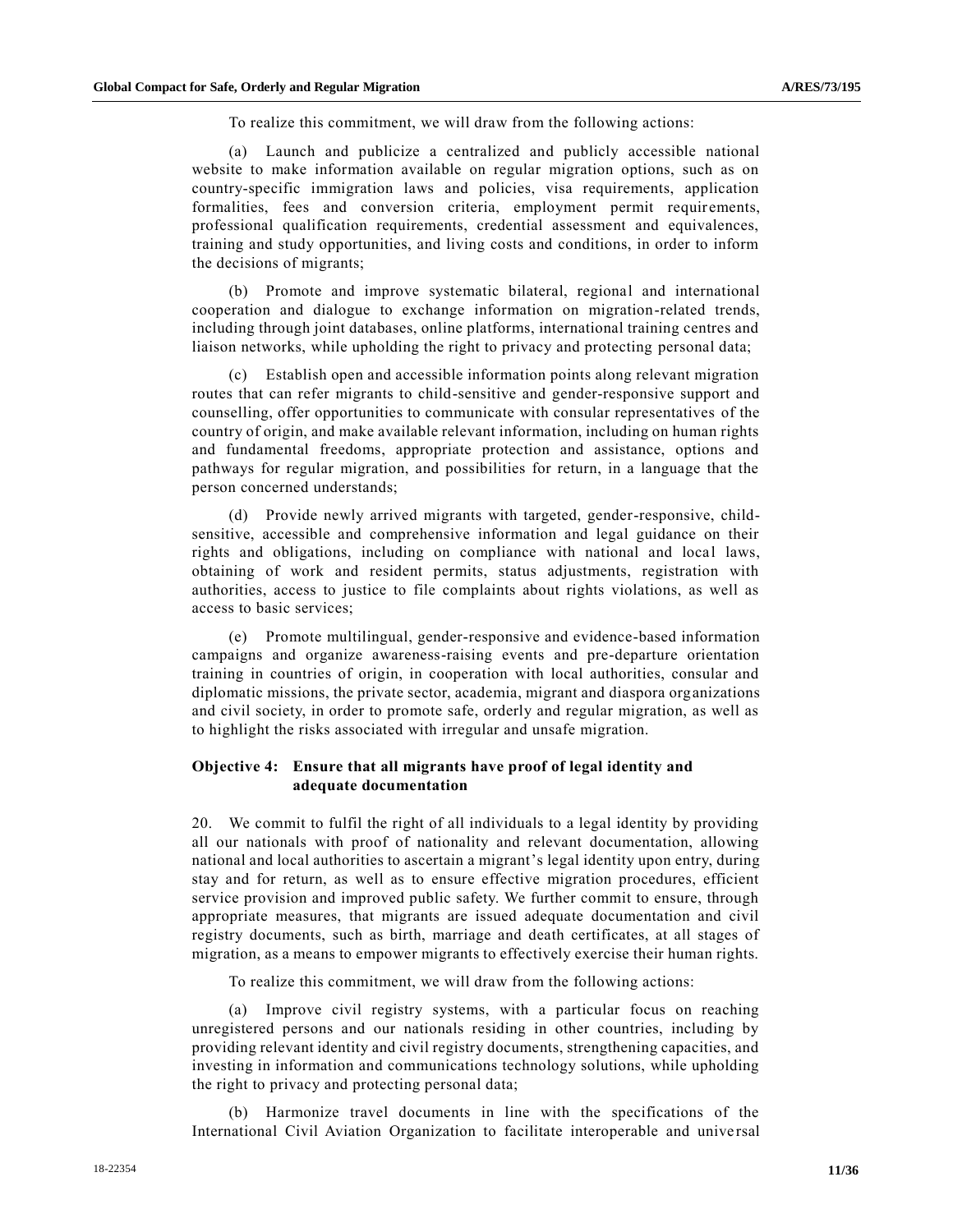recognition of travel documents, as well as to combat identity fraud and document forgery, including by investing in digitalization, and strengthening mechanisms for biometric data-sharing, while upholding the right to privacy and protecting personal data;

(c) Ensure adequate, timely, reliable and accessible consular documentation to our nationals residing in other countries, including identity and travel documents, making use of information and communications technology, as well as community outreach, particularly in remote areas;

(d) Facilitate access to personal documentation, such as passports and visas, and ensure that relevant regulations and criteria for obtaining such documentation are non-discriminatory, by undertaking a gender-responsive and age-sensitive review in order to prevent increased risk of vulnerabilities throughout the migration cycle;

(e) Strengthen measures to reduce statelessness, including by registering migrants' births, ensuring that women and men can equally confer their nationality on their children, and providing nationality to children born in another State 's territory, especially in situations where a child would otherwise be stateless, fully respecting the human right to a nationality and in accordance with national legislation;

(f) Review and revise requirements to prove nationality at service delivery centres to ensure that migrants without proof of nationality or legal identity are not precluded from accessing basic services nor denied their human rights;

(g) Build upon existing practices at the local level that facilitate participation in community life, such as interaction with authorities and access to relevant services, through the issuance of registration cards to all persons living in a municipality, including migrants, that contain basic personal information, while not constituting entitlements to citizenship or residency.

## **Objective 5: Enhance availability and flexibility of pathways for regular migration**

21. We commit to adapt options and pathways for regular migration in a manner that facilitates labour mobility and decent work reflecting demographic and labour market realities, optimizes education opportunities, upholds the right to family life, and responds to the needs of migrants in a situation of vulnerability, with a view to expanding and diversifying availability of pathways for safe, orderly and regular migration.

To realize this commitment, we will draw from the following actions:

(a) Develop human rights-based and gender-responsive bilateral, regional and multilateral labour mobility agreements with sector-specific standard terms of employment in cooperation with relevant stakeholders, drawing on relevant International Labour Organization (ILO) standards, guidelines and principles, in compliance with international human rights and labour law;

(b) Facilitate regional and cross-regional labour mobility through international and bilateral cooperation arrangements, such as free movement regimes, visa liberalization or multiple-country visas, and labour mobility cooperation frameworks, in accordance with national priorities, local market needs and skills supply;

(c) Review and revise existing options and pathways for regular migration, with a view to optimizing skills-matching in labour markets and addressing demographic realities and development challenges and opportunities, in accordance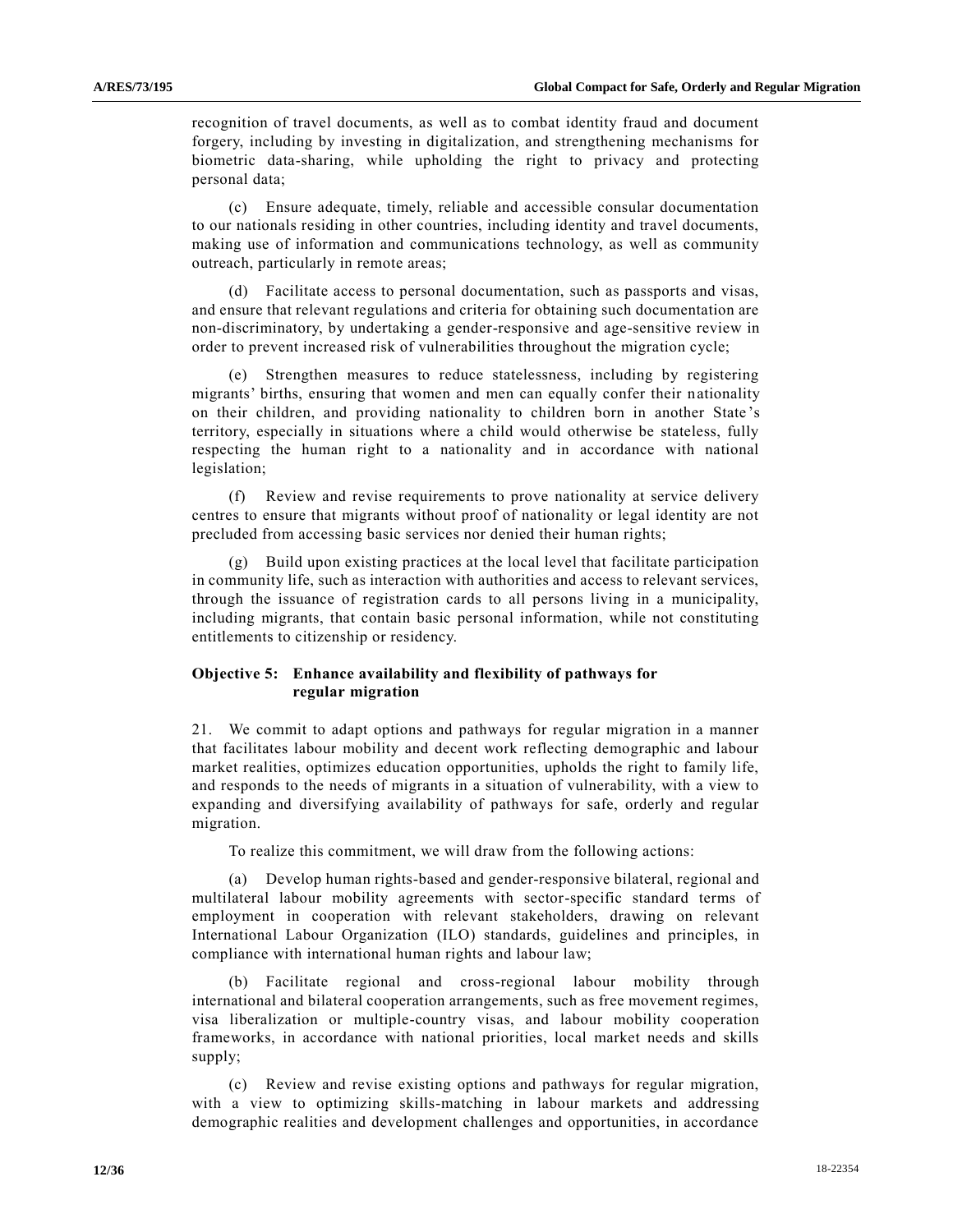with local and national labour market demands and skills supply, in consultation with the private sector and other relevant stakeholders;

(d) Develop flexible, rights-based and gender-responsive labour mobility schemes for migrants, in accordance with local and national labour market needs and skills supply at all skills levels, including temporary, seasonal, circular and fasttrack programmes in areas of labour shortages, by providing flexible, convertible and non-discriminatory visa and permit options, such as for permanent and temporary work, multiple-entry study, business, visit, investment and entrepreneurship;

(e) Promote effective skills-matching in the national economy by involving local authorities and other relevant stakeholders, particularly the private sector and trade unions, in the analysis of the local labour market, identification of skills gaps, definition of required skills profiles, and evaluation of the efficacy of labour migration policies, in order to ensure market-responsive contractual labour mobility through regular pathways;

(f) Foster efficient and effective skills-matching programmes by reducing visa and permit processing time frames for standard employment authorizations, and by offering accelerated and facilitated visa and permit processing for employers with a track record of compliance;

(g) Develop or build on existing national and regional practices for admission and stay of appropriate duration based on compassionate, humanitarian or other considerations for migrants compelled to leave their countries of origin owing to sudden-onset natural disasters and other precarious situations, such as by providing humanitarian visas, private sponsorships, access to education for children, and temporary work permits, while adaptation in or return to their country of origin is not possible;

(h) Cooperate to identify, develop and strengthen solutions for migrants compelled to leave their countries of origin owing to slow-onset natural disasters, the adverse effects of climate change, and environmental degradation, such as desertification, land degradation, drought and sea level rise, including by de vising planned relocation and visa options, in cases where adaptation in or return to their country of origin is not possible;

(i) Facilitate access to procedures for family reunification for migrants at all skills levels through appropriate measures that promote the realization of the right to family life and the best interests of the child, including by reviewing and revising applicable requirements, such as on income, language proficiency, length of stay, work authorization, and access to social security and services;

Expand available options for academic mobility, including through bilateral and multilateral agreements that facilitate academic exchanges, such as scholarships for students and academic professionals, visiting professorships, joint training programmes and international research opportunities, in cooperation with academic institutions and other relevant stakeholders.

## **Objective 6: Facilitate fair and ethical recruitment and safeguard conditions that ensure decent work**

22. We commit to review existing recruitment mechanisms to guarantee that they are fair and ethical, and to protect all migrant workers against all forms of exploitation and abuse in order to guarantee decent work and maximize the socioeconomic contributions of migrants in both their countries of origin and destination.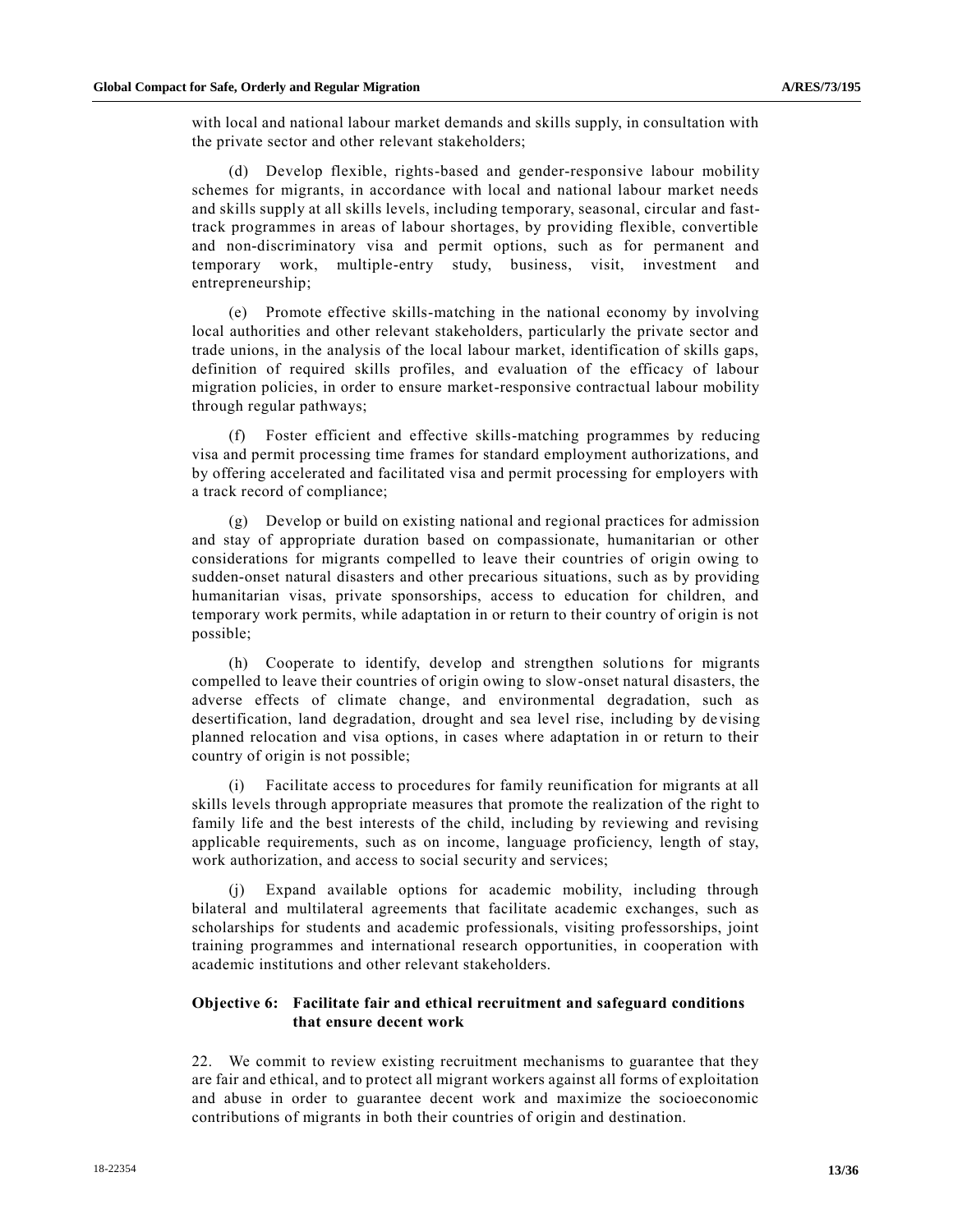To realize this commitment, we will draw from the following actions:

(a) Promote signature and ratification of, accession to and implementation of relevant international instruments related to international labour migration, labour rights, decent work and forced labour;

(b) Build upon the work of existing bilateral, subregional and regional platforms that have overcome obstacles and identified best practices in labour mobility, by facilitating cross-regional dialogue to share this knowledge, and to promote full respect for the human and labour rights of migrant workers at all skills levels, including migrant domestic workers;

(c) Improve regulations on public and private recruitment agencies in order to align them with international guidelines and best practices, and prohibit recruiters and employers from charging or shifting recruitment fees or related costs to migrant workers in order to prevent debt bondage, exploitation and forced labour, including by establishing mandatory, enforceable mechanisms for effective regulation and monitoring of the recruitment industry;

(d) Establish partnerships with all relevant stakeholders, including employers, migrant workers' organizations and trade unions, to ensure that migrant workers are provided with written contracts and are made aware of the provisions therein, the regulations relating to international labour recruitment and employment in the country of destination, and their rights and obligations, as we ll as of how to access effective complaint and redress mechanisms, in a language they understand;

(e) Enact and implement national laws that sanction human and labour rights violations, especially in cases of forced and child labour, and cooperate with the private sector, including employers, recruiters, subcontractors and suppliers, to build partnerships that promote conditions for decent work, prevent abuse and exploitation, and ensure that the roles and responsibilities within the recruitment and employment processes are clearly outlined, thereby enhancing supply chain transparency;

(f) Strengthen the enforcement of fair and ethical recruitment and decent work norms and policies by enhancing the abilities of labour inspectors and other authorities to better monitor recruiters, employers and service providers in all sectors, ensuring that international human rights and labour law is observed to prevent all forms of exploitation, slavery, servitude and forced, compulsory or child labour;

(g) Develop and strengthen labour migration and fair and ethical recruitment processes that allow migrants to change employers and modify the conditions or length of their stay with minimal administrative burden, while promoting greater opportunities for decent work and respect for international human rights and labour law;

(h) Take measures that prohibit the confiscation or non-consensual retention of work contracts and travel or identity documents from migrants, in order to prevent abuse, all forms of exploitation, forced, compulsory and child labour, extortion and other situations of dependency, and to allow migrants to fully exercise their human rights;

(i) Provide migrant workers engaged in remunerated and contractual labour with the same labour rights and protections extended to all workers in the respective sector, such as the rights to just and favourable conditions of work, to equal pay for work of equal value, to freedom of peaceful assembly and association, and to the highest attainable standard of physical and mental health, including through wage protection mechanisms, social dialogue and membership in trade unions;

(j) Ensure that migrants working in the informal economy have safe access to effective reporting, complaint and redress mechanisms in cases of exploitation, abuse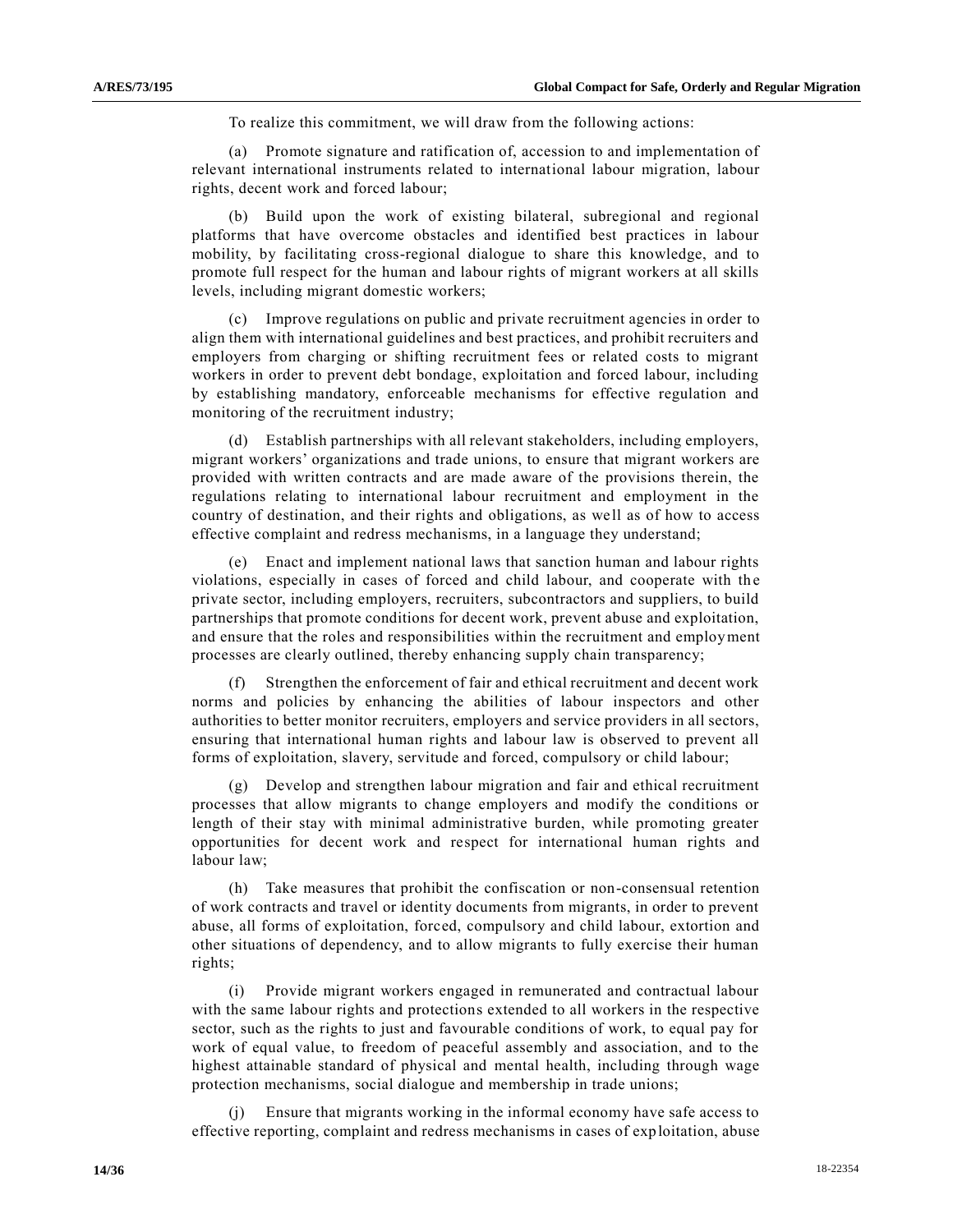or violations of their rights in the workplace, in a manner that does not exacerbate vulnerabilities of migrants who denounce such incidents and allows them to participate in respective legal proceedings whether in the country of origin or the country of destination;

(k) Review relevant national labour laws, employment policies and programmes to ensure that they include considerations of the specific needs and contributions of women migrant workers, especially in domestic work and lowerskilled occupations, and adopt specific measures to prevent, report, address and provide effective remedy for all forms of exploitation and abuse, including sexual and gender-based violence, as a basis to promote gender-responsive labour mobility policies;

(l) Develop and improve national policies and programmes relating to international labour mobility, including by taking into consideration relevant recommendations of the ILO General Principles and Operational Guidelines for Fair Recruitment, the United Nations Guiding Principles on Business and Human Rights<sup>21</sup> and the IOM International Recruitment Integrity System (IRIS).

#### **Objective 7: Address and reduce vulnerabilities in migration**

23. We commit to respond to the needs of migrants who face situations of vulnerability, which may arise from the circumstances in which they travel or the conditions they face in countries of origin, transit and destination, by assisting them and protecting their human rights, in accordance with our obligations under international law. We further commit to uphold the best interests of the child at all times, as a primary consideration in situations where children are concerned, and to apply a gender-responsive approach in addressing vulnerabilities, including in responses to mixed movements.

To realize this commitment, we will draw from the following actions:

(a) Review relevant policies and practices to ensure that they do not create, exacerbate or unintentionally increase vulnerabilities of migrants, including by applying a human rights-based, gender- and disability-responsive, as well as age- and child-sensitive approach;

(b) Establish comprehensive policies and develop partnerships that provide migrants in a situation of vulnerability, regardless of their migration status, with necessary support at all stages of migration, through identification and assistance, as well as protection of their human rights, in particular in cases related to women at risk, children, especially those unaccompanied or separated from their families, members of ethnic and religious minorities, victims of violence, including sexual and gender-based violence, older persons, persons with disabilities, persons who are discriminated against on any basis, indigenous peoples, workers facing exploitation and abuse, domestic workers, victims of trafficking in persons, and migrants subject to exploitation and abuse in the context of smuggling of migrants;

(c) Develop gender-responsive migration policies to address the particular needs and vulnerabilities of migrant women, girls and boys, which may include assistance, health care, psychological and other counselling services, as well as access to justice and effective remedies, especially in cases of sexual and gender-based violence, abuse and exploitation;

**\_\_\_\_\_\_\_\_\_\_\_\_\_\_\_\_\_\_**

<sup>&</sup>lt;sup>21</sup> Guiding Principles on Business and Human Rights: Implementing the United Nations "Protect, Respect and Remedy" Framework [\(A/HRC/17/31,](https://undocs.org/A/HRC/17/31) annex).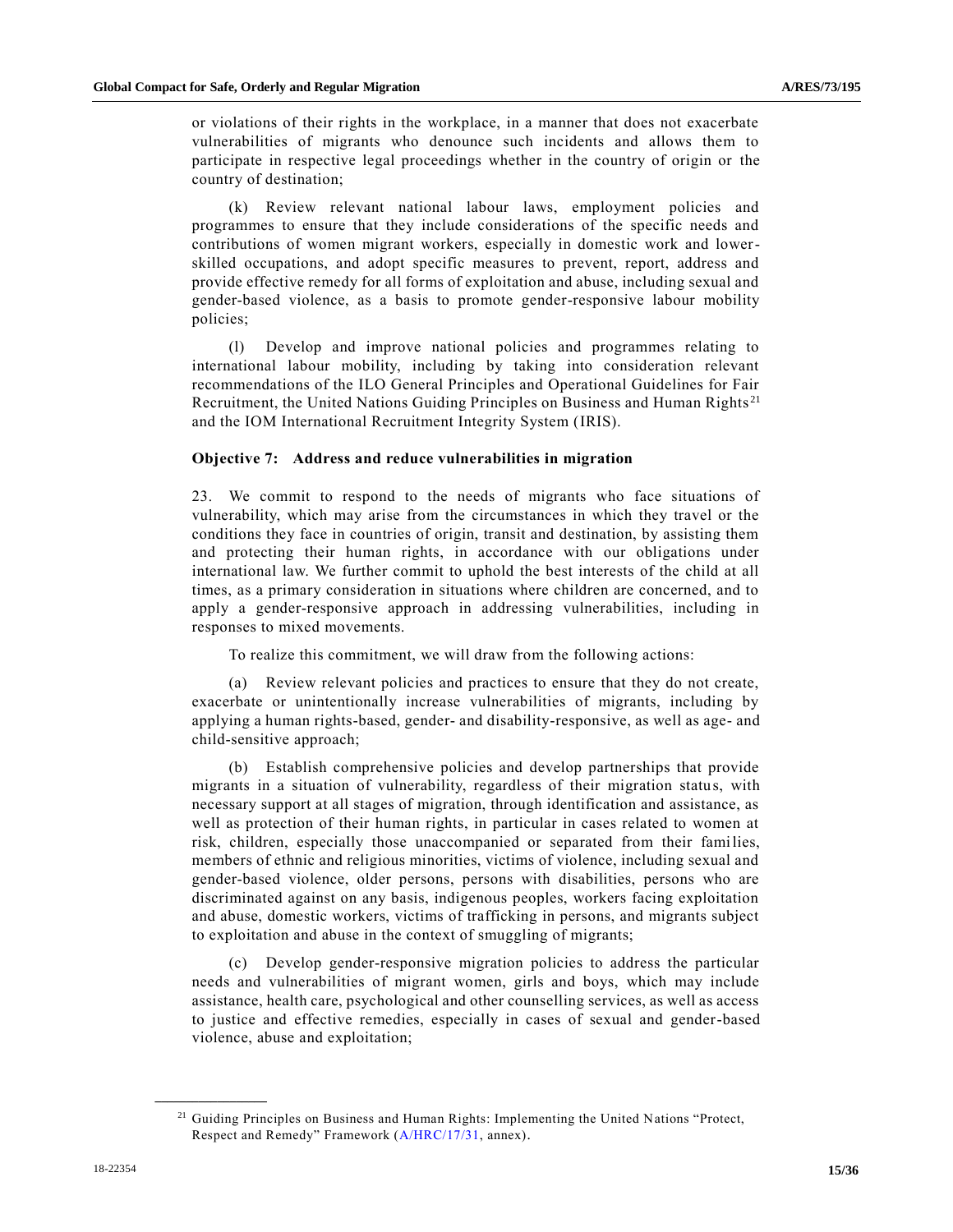(d) Review relevant existing labour laws and work conditions to identify and effectively address workplace-related vulnerabilities and abuses of migrant workers at all skills levels, including domestic workers, and those working in the informal economy, in cooperation with relevant stakeholders, particularly the private sector;

(e) Account for migrant children in national child protection systems by establishing robust procedures for the protection of migrant children in relevant legislative, administrative and judicial proceedings and decisions, as well as in all migration policies and programmes that impact children, including consular protection policies and services, as well as cross-border cooperation frameworks, in order to ensure that the best interests of the child are appropriately integrated, consistently interpreted and applied in coordination and cooperation with child protection authorities;

(f) Protect unaccompanied and separated children at all stages of migration through the establishment of specialized procedures for their identification, referral, care and family reunification, and provide access to health-care services, including mental health, education, legal assistance and the right to be heard in administrative and judicial proceedings, including by swiftly appointing a competent and impartial legal guardian, as essential means to address their particular vulnerabilities and discrimination, protect them from all forms of violence and provide access to sustainable solutions that are in their best interests;

(g) Ensure that migrants have access to public or affordable independent legal assistance and representation in legal proceedings that affect them, including during any related judicial or administrative hearing, in order to safeguard that all migrants, everywhere, are recognized as persons before the law and that the delivery of justice is impartial and non-discriminatory;

(h) Develop accessible and expedient procedures that facilitate transitions from one status to another and inform migrants of their rights and obligations, so as to prevent migrants from falling into an irregular status in the country of destination, to reduce precariousness of status and related vulnerabilities, as well as to enable individual status assessments for migrants, including for those who have fallen out of regular status, without fear of arbitrary expulsion;

(i) Build on existing practices to facilitate access for migrants in an irregular status to an individual assessment that may lead to regular status, on a case-by-case basis and with clear and transparent criteria, especially in cases where children, youth and families are involved, as an option for reducing vulnerabilities, as well as for States to ascertain better knowledge of the resident population;

(j) Apply specific support measures to ensure that migrants caught up in situations of crisis in countries of transit and destination have access to consular protection and humanitarian assistance, including by facilitating cross-border and broader international cooperation, as well as by taking migrant populations into account in crisis preparedness, emergency response and post-crisis action;

(k) Involve local authorities and relevant stakeholders in the identification, referral and assistance of migrants in a situation of vulnerability, including through agreements with national protection bodies, legal aid and service providers, as well as the engagement of mobile response teams, where they exist;

Develop national policies and programmes to improve national responses that address the needs of migrants in situations of vulnerability, including by taking into consideration relevant recommendations of the Global Migration Group 's Principles and Guidelines, Supported by Practical Guidance, on the Human Rights Protection of Migrants in Vulnerable Situations.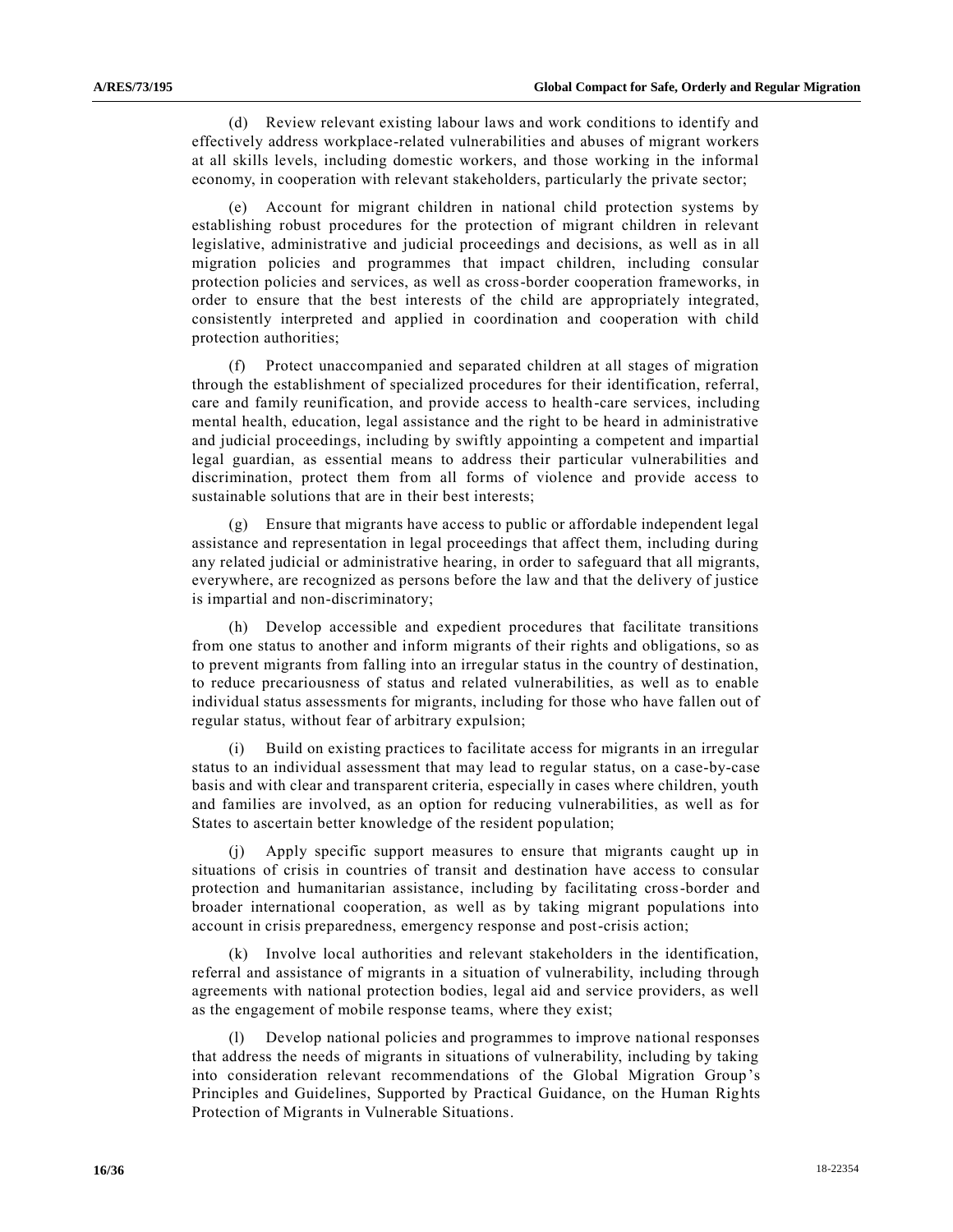## **Objective 8: Save lives and establish coordinated international efforts on missing migrants**

24. We commit to cooperate internationally to save lives and prevent migrant deaths and injuries through individual or joint search and rescue operations, standardized collection and exchange of relevant information, assuming collective responsibility to preserve the lives of all migrants, in accordance with international law. We further commit to identify those who have died or gone missing, and to facilitate communication with affected families.

To realize this commitment, we will draw from the following actions:

(a) Develop procedures and agreements on search and rescue of migrants, with the primary objective of protecting migrants' right to life, that uphold the prohibition of collective expulsion, guarantee due process and individual assessments, enhance reception and assistance capacities, and ensure that the provision of assistance of an exclusively humanitarian nature for migrants is not considered unlawful;

(b) Review the impacts of migration-related policies and laws to ensure that these do not raise or create the risk of migrants going missing, including by identifying dangerous transit routes used by migrants, by working with other States as well as relevant stakeholders and international organizations to identify contextual risks and establishing mechanisms for preventing and responding to such situations, with particular attention to migrant children, especially those unaccompanied or separated;

(c) Enable migrants to communicate with their families without delay to inform them that they are alive by facilitating access to means of communication along routes and at their destination, including in places of detention, as well as access to consular missions, local authorities and organizations that can provide assistance with family contacts, especially in cases of unaccompanied or separated migrant children, as well as adolescents;

(d) Establish transnational coordination channels, including through consular cooperation, and designate contact points for families looking for missing migrants, through which families can be kept informed on the status of the search and obtain other relevant information, while respecting the right to privacy and protecting personal data;

(e) Collect, centralize and systematize data regarding corpses and ensure traceability after burial, in accordance with internationally accepted forensic standards, and establish coordination channels at the transnational level to facilitate identification and the provision of information to families;

(f) Make all efforts, including through international cooperation, to recover, identify and repatriate to their countries of origin the remains of deceased migrants, respecting the wishes of grieving families, and, in the case of unidentified individuals, facilitate the identification and subsequent recovery of the mortal remains, ensuring that the remains of deceased migrants are treated in a dignified, respectful and proper manner.

#### **Objective 9: Strengthen the transnational response to smuggling of migrants**

25. We commit to intensify joint efforts to prevent and counter smuggling of migrants by strengthening capacities and international cooperation to prevent, investigate, prosecute and penalize the smuggling of migrants in order to end the impunity of smuggling networks. We further commit to ensure that migrants shall no t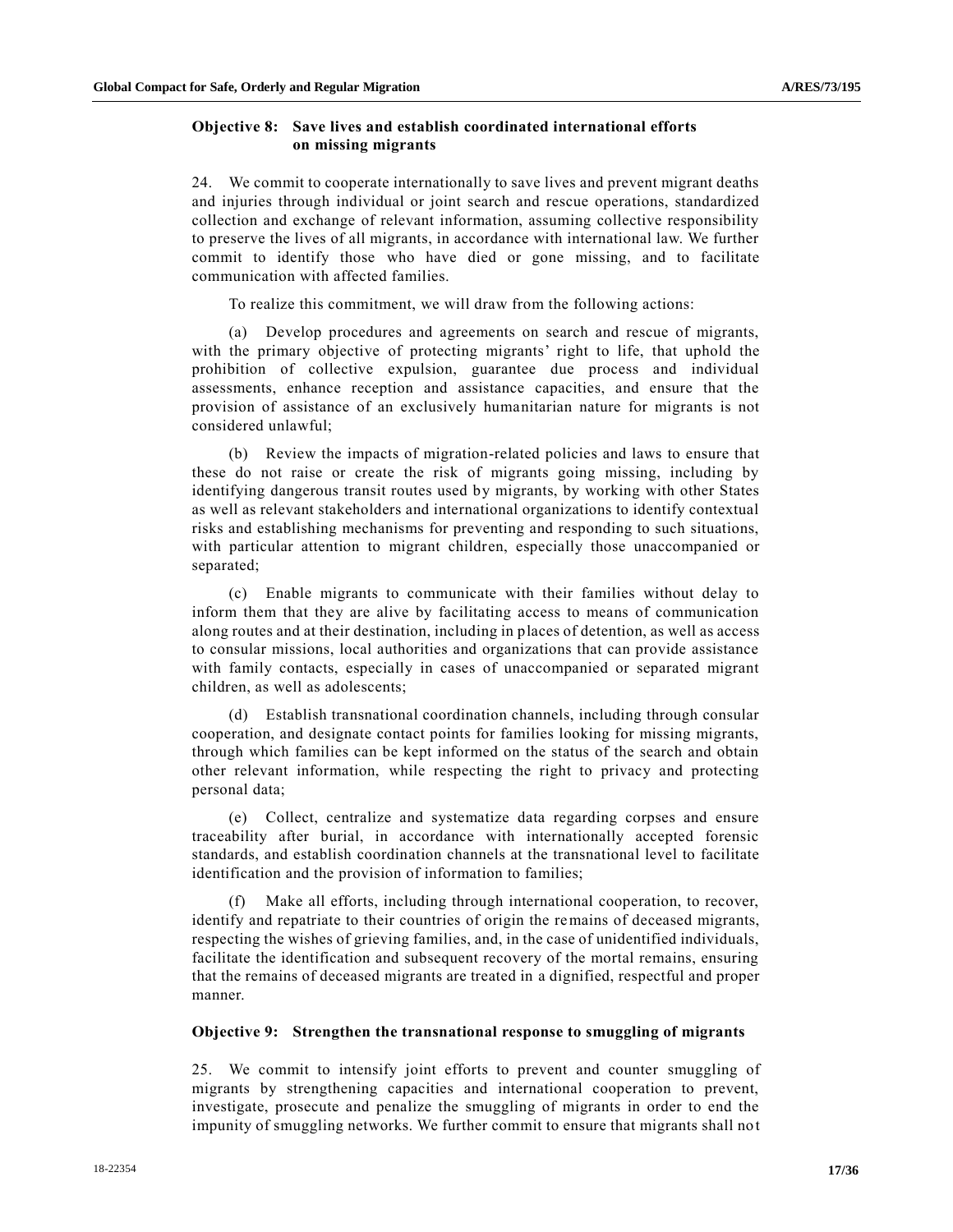become liable to criminal prosecution for the fact of having been the object of smuggling, notwithstanding potential prosecution for other violations of national law. We also commit to identify smuggled migrants to protect their human rights, taking into consideration the special needs of women and children, and assisting in particular those migrants subject to smuggling under aggravating circumstances, in accordance with international law.

To realize this commitment, we will draw from the following actions:

(a) Promote ratification of, accession to and implementation of the Protocol against the Smuggling of Migrants by Land, Sea and Air, supplementing the United Nations Convention against Transnational Organized Crime;

(b) Use transnational, regional and bilateral mechanisms to share relevant information and intelligence on smuggling routes, modus operandi and financial transactions of smuggling networks, vulnerabilities faced by smuggled migrants, and other data to dismantle the smuggling networks and enhance joint responses;

(c) Develop gender-responsive and child-sensitive cooperation protocols along migration routes that outline step-by-step measures to adequately identify and assist smuggled migrants, in accordance with international law, as well as to facilitate cross-border law enforcement and intelligence cooperation in order to prevent and counter smuggling of migrants so as to end impunity for smugglers and prevent irregular migration, while ensuring that counter-smuggling measures are in full respect for human rights;

(d) Adopt legislative and other measures as may be necessary to establish the smuggling of migrants as a criminal offence, when committed intentionally and in order to obtain, directly or indirectly, a financial or other material benefit for the smuggler, and include enhanced penalties for smuggling of migrants under aggravating circumstances, in accordance with international law;

(e) Design, review or amend relevant policies and procedures to distinguish between the crimes of smuggling of migrants and trafficking in persons by using the correct definitions and applying distinct responses to these separate crimes, while recognizing that smuggled migrants might also become victims of trafficking in persons, therefore requiring appropriate protection and assistance;

(f) Take measures to prevent the smuggling of migrants along the migration cycle, in partnership with other States and relevant stakeholders, including by cooperating in the fields of development, public information, justice, as well as training and technical capacity-building at the national and local levels, paying special attention to geographical areas from which irregular migration systematically originates.

## **Objective 10: Prevent, combat and eradicate trafficking in persons in the context of international migration**

26. We commit to take legislative or other measures to prevent, combat and eradicate trafficking in persons in the context of international migration by strengthening capacities and international cooperation to investigate, prosecute and penalize trafficking in persons, discouraging demand that fosters exploitation leading to trafficking, and ending impunity of trafficking networks. We further commit to enhance the identification and protection of, and assistance to, migrants who have become victims of trafficking, paying particular attention to women and children.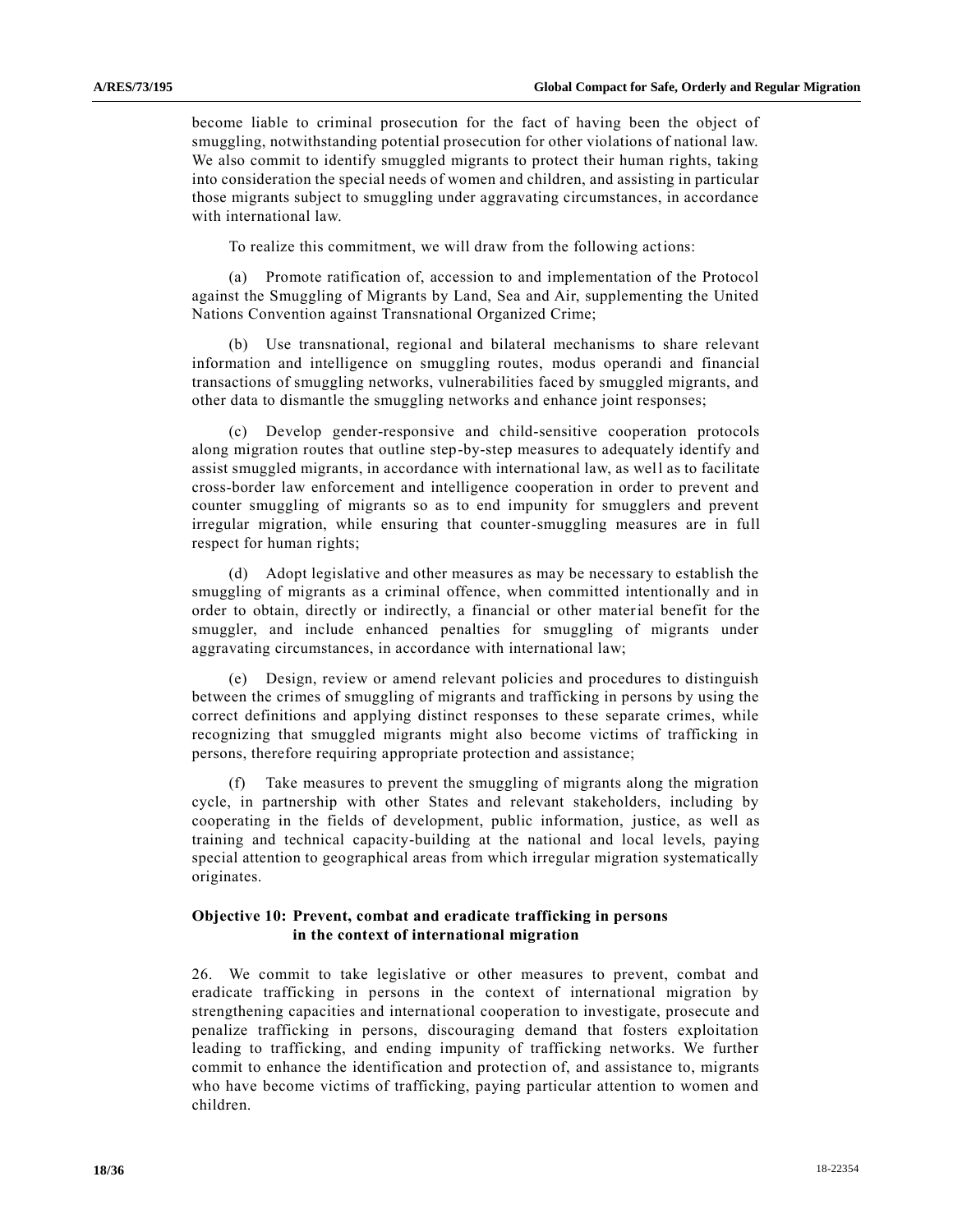To realize this commitment, we will draw from the following actions:

(a) Promote ratification of, accession to and implementation of the Protocol to Prevent, Suppress and Punish Trafficking in Persons, Especially Women and Children, supplementing the United Nations Convention against Transnational Organized Crime;

(b) Promote the implementation of the United Nations Global Plan of Action to Combat Trafficking in Persons<sup>22</sup> and take into consideration relevant recommendations of the United Nations Office on Drugs and Crime (UNODC) Toolkit to Combat Trafficking in Persons and other relevant UNODC documents when developing and implementing national and regional policies and measures relating to trafficking in persons;

(c) Monitor irregular migration routes which may be exploited by human trafficking networks to recruit and victimize smuggled or irregular migrants, in order to strengthen cooperation at the bilateral, regional and cross-regional levels on prevention, investigation and prosecution of perpetrators, as well as on identification and protection of, and assistance to, victims of trafficking in persons;

(d) Share relevant information and intelligence through transnational and regional mechanisms, including on the modus operandi, economic models and conditions driving trafficking networks, strengthen cooperation between all relevant actors, including financial intelligence units, regulators and financial institutions, to identify and disrupt financial flows associated with trafficking in persons, and enhance judicial cooperation and enforcement so as to ensure accountability and end impunity;

(e) Apply measures that address the particular vulnerabilities of women, men, girls and boys, regardless of their migration status, who have become or are at risk of becoming victims of trafficking in persons and other forms of exploitation, by facilitating access to justice and safe reporting without fear of detention, deportation or penalty, focusing on prevention, identification, appropriate protection and assistance, and addressing specific forms of abuse and exploitation;

(f) Ensure that definitions of trafficking in persons used in legislation, migration policy and planning, as well as in judicial prosecutions, are in accordance with international law, in order to distinguish between the crimes of trafficking in persons and smuggling of migrants;

(g) Strengthen legislation and relevant procedures to enhance prosecution of traffickers, avoid criminalization of migrants who are victims of trafficking in persons for trafficking-related offences, and ensure that the victim receives appropriate protection and assistance, not conditional upon cooperation with the authorities against suspected traffickers;

(h) Provide migrants who have become victims of trafficking in persons with protection and assistance, such as measures for physical, psychological and social recovery, as well as measures that permit them to remain in the country of destination, temporarily or permanently, in appropriate cases, facilitating victims' access to justice, including redress and compensation, in accordance with international law;

(i) Create national and local information systems and training programmes which alert and educate citizens, employers, as well as public officials and law enforcement officers, and strengthen capacities to identify signs of trafficking in persons, such as forced, compulsory or child labour, in countries of origin, transit and destination;

**\_\_\_\_\_\_\_\_\_\_\_\_\_\_\_\_\_\_**

 $22$  Resolution  $64/293$ .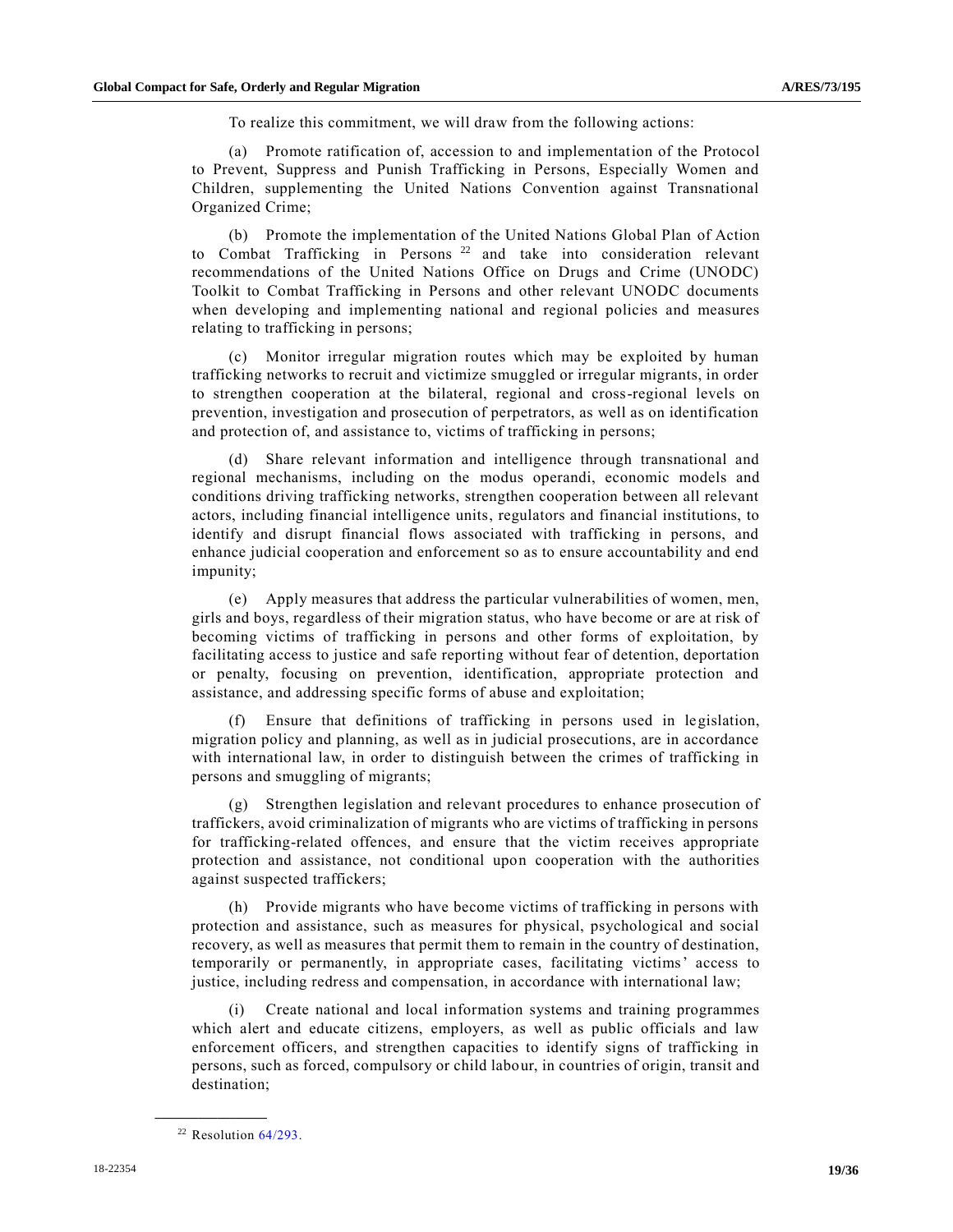(j) Invest in awareness-raising campaigns, in partnership with relevant stakeholders, for migrants and prospective migrants on the risks and dangers of trafficking in persons, and provide them with information on preventing and reporting trafficking activities.

#### **Objective 11: Manage borders in an integrated, secure and coordinated manner**

27. We commit to manage our national borders in a coordinated manner, promoting bilateral and regional cooperation, ensuring security for States, communities and migrants, and facilitating safe and regular cross-border movements of people while preventing irregular migration. We further commit to implement border management policies that respect national sovereignty, the rule of law, obligations under international law, and the human rights of all migrants, regardless of their migration status, and are non-discriminatory, gender-responsive and child-sensitive.

To realize this commitment, we will draw from the following actions:

(a) Enhance international, regional and cross-regional border management cooperation, taking into consideration the particular situation of countries of transit, on proper identification, timely and efficient referral, assistance and appropriate protection of migrants in situations of vulnerability at or near international borders, in compliance with international human rights law, by adopting whole-of-government approaches, implementing joint cross-border training and fostering capacity-building measures;

(b) Establish appropriate structures and mechanisms for effective integrated border management by ensuring comprehensive and efficient border crossing procedures, including through pre-screening of arriving persons, pre-reporting by carriers of passengers, and use of information and communications technology, while upholding the principle of non-discrimination, respecting the right to privacy and protecting personal data;

(c) Review and revise relevant national procedures for border screening, individual assessment and interview processes to ensure due process at international borders and that all migrants are treated in accordance with international human rights law, including through cooperation with national human rights institutions and other relevant stakeholders;

(d) Develop technical cooperation agreements that enable States to request and offer assets, equipment and other technical assistance to strengthen border management, particularly in the area of search and rescue as well as other emergency situations;

(e) Ensure that child protection authorities are promptly informed and assigned to participate in procedures for the determination of the best interests of the child once an unaccompanied or separated child crosses an international b order, in accordance with international law, including by training border officials in the rights of the child and child-sensitive procedures, such as those that prevent family separation and reunite families when family separation occurs;

(f) Review and revise relevant laws and regulations to determine whether sanctions are appropriate to address irregular entry or stay and, if so, to ensure that they are proportionate, equitable, non-discriminatory and fully consistent with due process and other obligations under international law;

(g) Improve cross-border collaboration among neighbouring and other States relating to the treatment given to persons crossing or seeking to cross international borders, including by taking into consideration relevant recomme ndations from the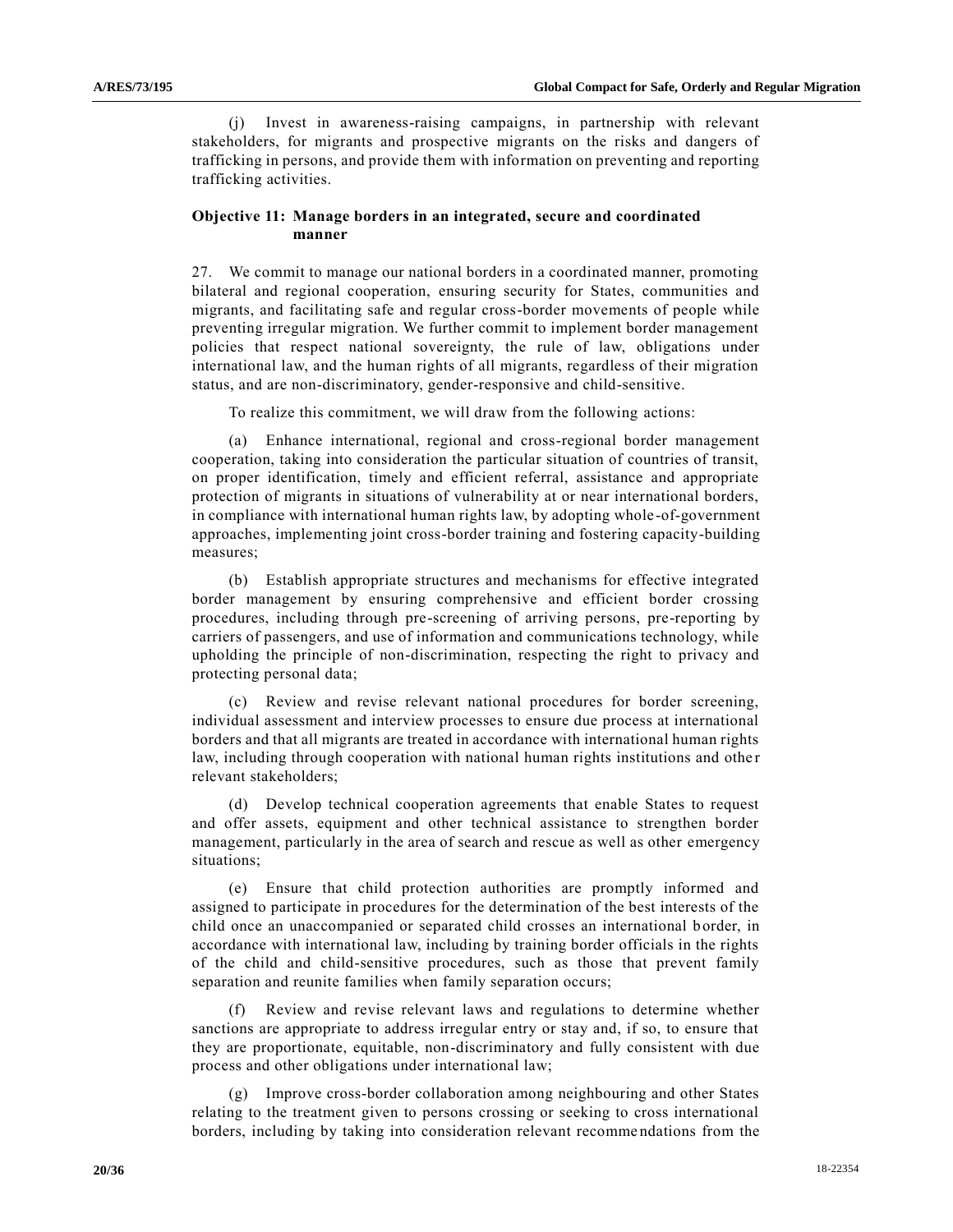Office of the United Nations High Commissioner for Human Rights Recommended Principles and Guidelines on Human Rights at International Borders when identifying best practices.

#### **Objective 12: Strengthen certainty and predictability in migration procedures for appropriate screening, assessment and referral**

28. We commit to increase legal certainty and predictability of migration procedures by developing and strengthening effective and human rights-based mechanisms for the adequate and timely screening and individual assessment of all migrants for the purpose of identifying and facilitating access to the appropriate referral procedures, in accordance with international law.

To realize this commitment, we will draw from the following actions:

(a) Increase transparency and accessibility of migration procedures by communicating the requirements for entry, admission, stay, work, study or other activities, and introducing technology to simplify application procedures, in order to avoid unnecessary delays and expenses for States and migrants;

(b) Develop and conduct intra- and cross-regional specialized human rights and trauma-informed training for first responders and government officials, including law enforcement authorities, border officials, consular representatives and judicial bodies, to facilitate and standardize identification and referral of, as well as appropriate assistance and counselling in a culturally sensitive way to, victims of trafficking in persons, migrants in situations of vulnerability, including children, in particular those unaccompanied or separated, and persons affected by any form of exploitation and abuse related to smuggling of migrants under aggravating circumstances;

(c) Establish gender-responsive and child-sensitive referral mechanisms, including improved screening measures and individual assessments at borders and places of first arrival, by applying standardized operating procedures developed in coordination with local authorities, national human rights institutions, international organizations and civil society;

(d) Ensure that migrant children are promptly identified at places of first arrival in countries of transit and destination, and, if unaccompanied or separated, are swiftly referred to child protection authorities and other relevant services as well as appointed a competent and impartial legal guardian, that family unity is protected, and that anyone legitimately claiming to be a child is treated as such unless otherwise determined through a multidisciplinary, independent and child-sensitive age assessment;

(e) Ensure that, in the context of mixed movements, relevant information on rights and obligations under national laws and procedures, including on entry and stay requirements, available forms of protection, as well as options for return and reintegration, is appropriately, promptly and effectively communicated, and is accessible.

### **Objective 13: Use immigration detention only as a measure of last resort and work towards alternatives**

29. We commit to ensure that any detention in the context of international migration follows due process, is non-arbitrary, is based on law, necessity, proportionality and individual assessments, is carried out by authorized officials and is for the shortest possible period of time, irrespective of whether detention occurs at the moment of entry, in transit or in proceedings of return, and regardless of the type of place where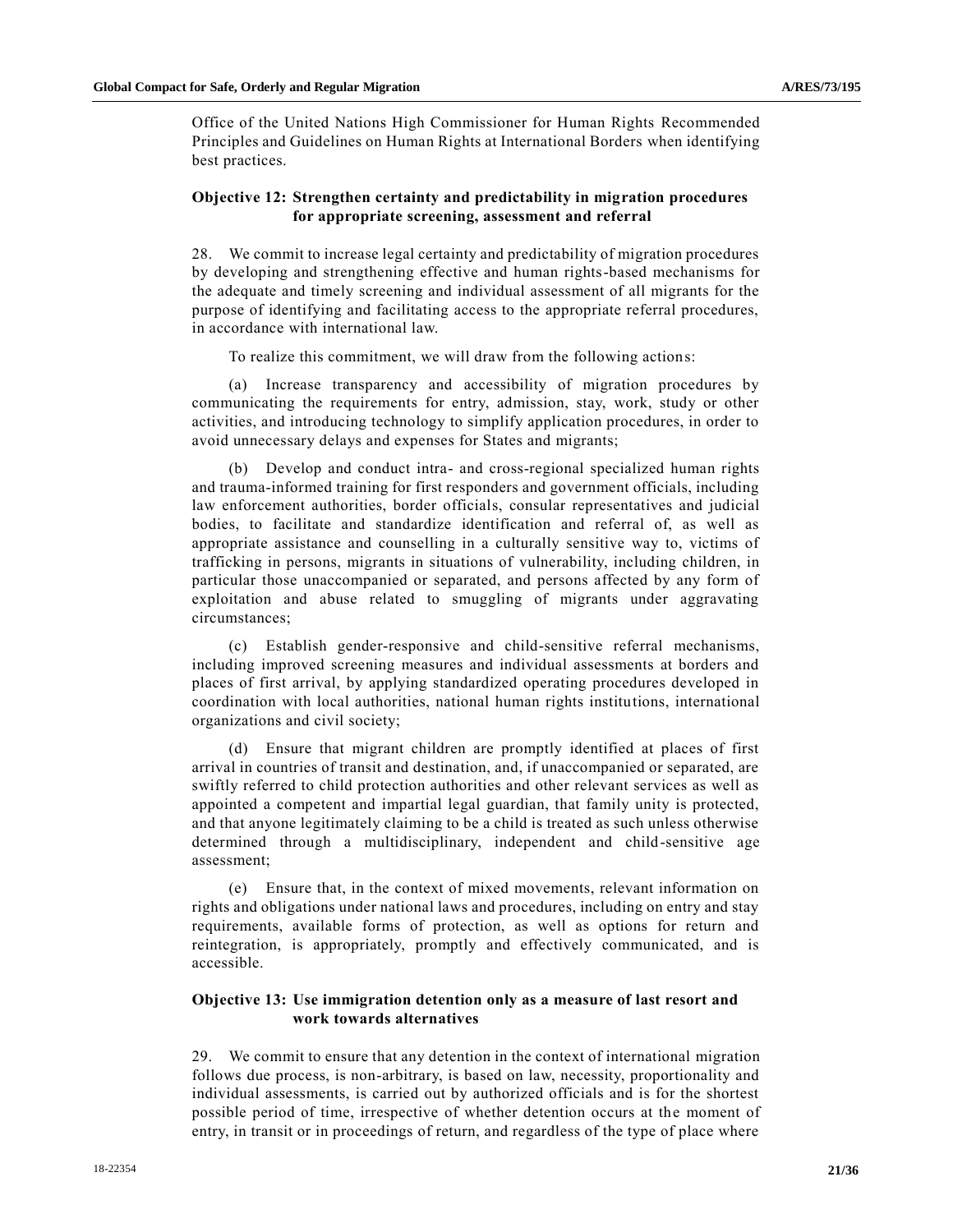the detention occurs. We further commit to prioritize non-custodial alternatives to detention that are in line with international law, and to take a human rights-based approach to any detention of migrants, using detention as a measure of last resort only.

To realize this commitment, we will draw from the following actions:

(a) Use existing relevant human rights mechanisms to improve independent monitoring of migrant detention, ensuring that it is a measure of last resort, that human rights violations do not occur, and that States promote, implement and expand alternatives to detention, favouring non-custodial measures and community-based care arrangements, especially in the case of families and children;

(b) Consolidate a comprehensive repository to disseminate best practices of human rights-based alternatives to detention in the context of international migration, including by facilitating regular exchanges and the development of initiatives based on successful practices among States, and between States and relevant stakeholders;

(c) Review and revise relevant legislation, policies and practices related to immigration detention to ensure that migrants are not detained arbitrarily, that decisions to detain are based on law, are proportionate, have a legitimate purpose, and are taken on an individual basis, in full compliance with due process and procedural safeguards, and that immigration detention is not promoted as a deterrent or used as a form of cruel, inhumane or degrading treatment of migrants, in accordance with international human rights law;

(d) Provide access to justice for all migrants in countries of transit and destination who are or may be subject to detention, including by facilitating access to free or affordable legal advice and assistance of a qualified and independent lawyer, as well as access to information and the right to regular review of a detention order;

(e) Ensure that all migrants in detention are informed about the reasons for their detention, in a language they understand, and facilitate the exercise of their rights, including to communicate with the respective consular or diplomatic missions without delay, legal representatives and family members, in accordance with international law and due process guarantees;

(f) Reduce the negative and potentially lasting effects of detention on migrants by guaranteeing due process and proportionality, that it is for the shortest period of time, that it safeguards physical and mental integrity, and that, at a minimum, access to food, basic health care, legal orientation and assistance, information and communication as well as adequate accommodation is granted, in accordance with international human rights law;

(g) Ensure that all governmental authorities and private actors duly charged with administering immigration detention do so in a way consistent with human rights and are trained on non-discrimination and the prevention of arbitrary arrest and detention in the context of international migration, and are held accountable for violations or abuses of human rights;

(h) Protect and respect the rights and best interests of the child at all times, regardless of migration status, by ensuring availability and accessibility of a viable range of alternatives to detention in non-custodial contexts, favouring communitybased care arrangements, that ensure access to education and health care, and respect the right to family life and family unity, and by working to end the practice of child detention in the context of international migration.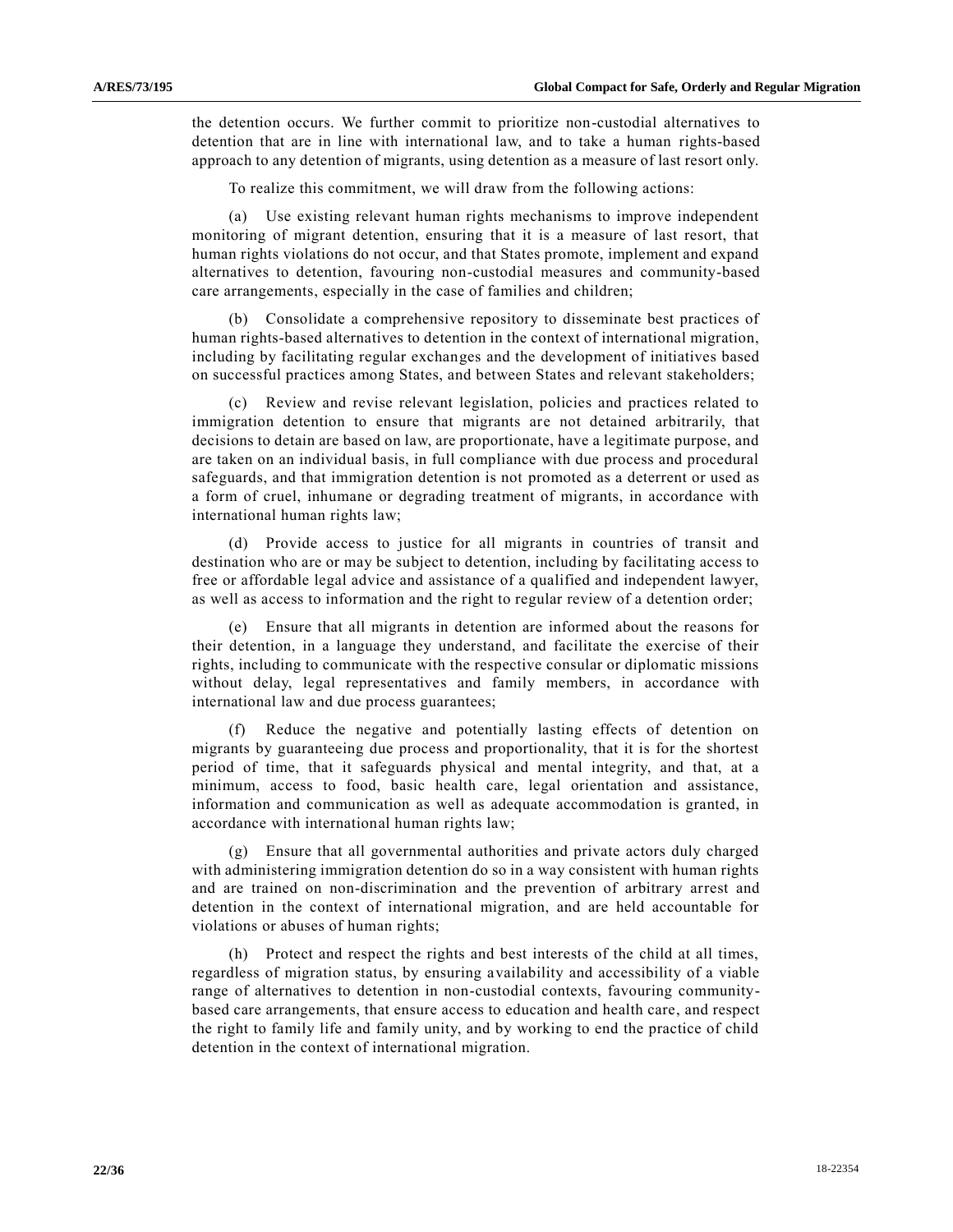## **Objective 14: Enhance consular protection, assistance and cooperation throughout the migration cycle**

30. We commit to strengthen consular protection of and assistance to our nationals abroad, as well as consular cooperation between States, in order to better safeguard the rights and interests of all migrants at all times, and to build upon the functions of consular missions to enhance interactions between migrants and State authorities of countries of origin, transit and destination, in accordance with international law.

To realize this commitment, we will draw from the following actions:

(a) Cooperate to build consular capacities, train consular officers, promote arrangements for providing consular services collectively where individual States lack capacity, including through technical assistance, and develop bilateral or regional agreements on various aspects of consular cooperation;

(b) Involve relevant consular and immigration personnel in existing global and regional forums on migration in order to exchange information and best practices about issues of mutual concern that pertain to citizens abroad and contribute to comprehensive and evidence-based migration policy development;

(c) Conclude bilateral or regional agreements on consular assistance and representation in places where States have an interest in strengthening effective consular services related to migration, but do not have a diplomatic or consular presence;

(d) Strengthen consular capacities in order to identify, protect and assist our nationals abroad who are in a situation of vulnerability, including victims of human and labour rights violations or abuse, victims of crime, victims of trafficking in persons, migrants subject to smuggling under aggravating circumstances, and migrant workers exploited in the process of recruitment, by providing training to consular officers on human rights-based, gender-responsive and child-sensitive actions in this regard;

(e) Provide our nationals abroad with the opportunity to register with the country of origin, in close cooperation with consular, national and local authorities, as well as relevant migrant organizations, as a means to facilitate information, services and assistance to migrants in emergency situations and ensure migrants' accessibility to relevant and timely information, such as by establishing helplines and consolidating national digital databases, while upholding the right to privacy and protecting personal data;

(f) Provide consular support to our nationals through advice, including on local laws and customs, interaction with authorities, financial inclusion and business establishment, as well as through the issuance of relevant documentation, such as travel documents and consular identity documents that may facilitate access to services, assistance in emergency situations, the opening of a bank account, and access to remittance facilities.

#### **Objective 15: Provide access to basic services for migrants**

31. We commit to ensure that all migrants, regardless of their migration status, can exercise their human rights through safe access to basic services. We further commit to strengthen migrant-inclusive service delivery systems, notwithstanding that nationals and regular migrants may be entitled to more comprehensive service provision, while ensuring that any differential treatment must be based on law, be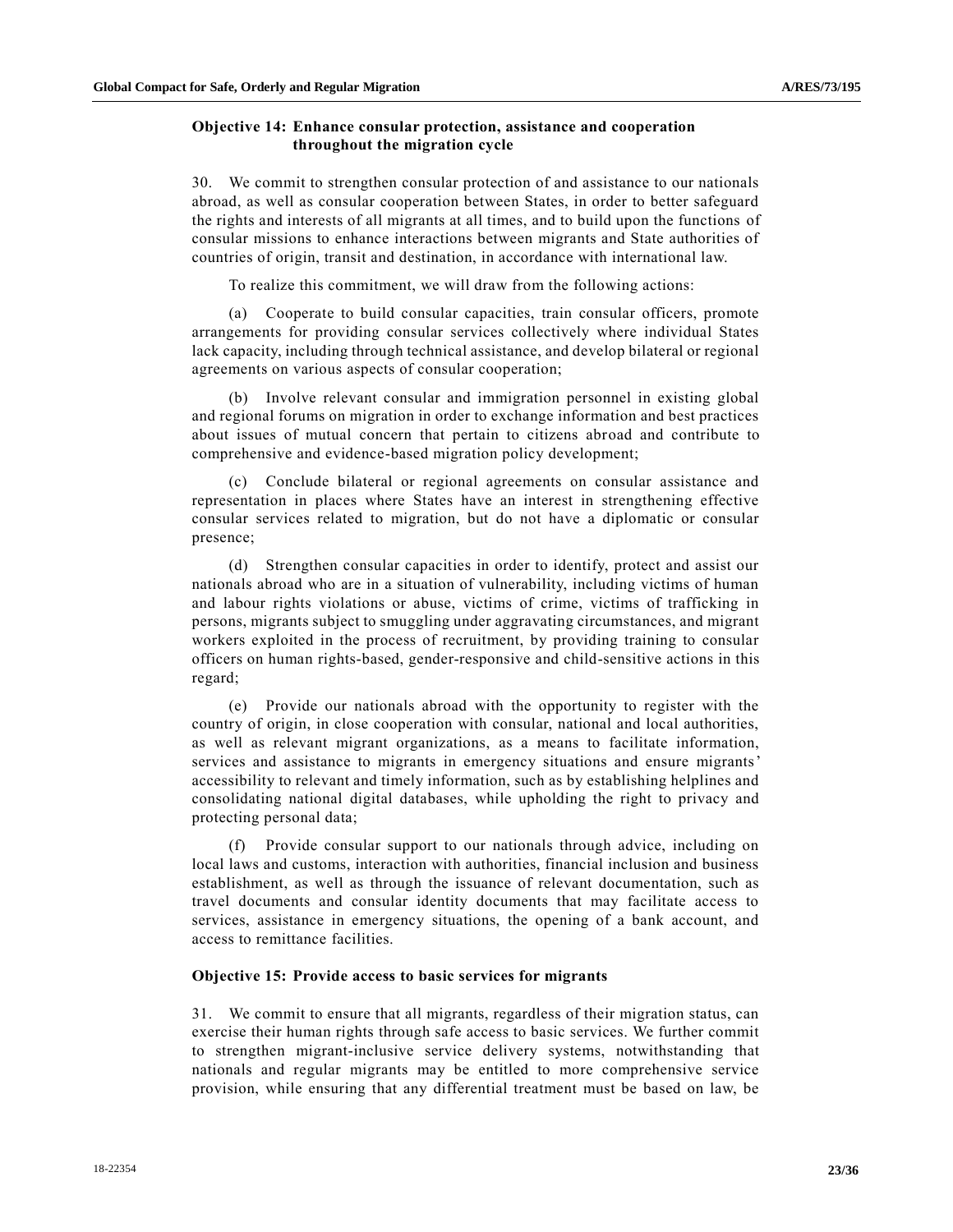proportionate and pursue a legitimate aim, in accordance with international human rights law.

To realize this commitment, we will draw from the following actions:

(a) Enact laws and take measures to ensure that service delivery does not amount to discrimination against migrants on the grounds of race, colour, sex, language, religion, political or other opinion, national or social origin, property, birth, disability or other grounds irrespective of cases where differential provision of services based on migration status might apply;

(b) Ensure that cooperation between service providers and immigration authorities does not exacerbate vulnerabilities of irregular migrants by compromising their safe access to basic services or by unlawfully infringing upon the human rights to privacy, liberty and security of person at places of basic service delivery;

(c) Establish and strengthen holistic and easily accessible service points at the local level that are migrant-inclusive, offer relevant information on basic services in a gender- and disability-responsive as well as child-sensitive manner, and facilitate safe access thereto;

(d) Establish or mandate independent institutions at the national or local level, such as national human rights institutions, to receive, investigate and monitor complaints about situations in which migrants' access to basic services is systematically denied or hindered, facilitate access to redress, and work towards a change in practice;

(e) Incorporate the health needs of migrants into national and local healthcare policies and plans, such as by strengthening capacities for service provision, facilitating affordable and non-discriminatory access, reducing communication barriers, and training health-care providers on culturally sensitive service delivery, in order to promote the physical and mental health of migrants and communities overall, including by taking into consideration relevant recommendations from the World Health Organization Framework of Priorities and Guiding Principles to Promote the Health of Refugees and Migrants;

(f) Provide inclusive and equitable quality education to migrant children and youth, as well as facilitate access to lifelong learning opportunities, including by strengthening the capacities of education systems and by facilitating non-discriminatory access to early childhood development, formal schooling, non-formal education programmes for children for whom the formal system is inaccessible, on-the-job and vocational training, technical education and language training, as well as by fostering partnerships with all stakeholders that can support this endeavour.

### **Objective 16: Empower migrants and societies to realize full inclusion and social cohesion**

32. We commit to foster inclusive and cohesive societies by empowering migrants to become active members of society and promoting the reciprocal engagement of receiving communities and migrants in the exercise of their rights and obligations towards each other, including observance of national laws and respect for customs of the country of destination. We further commit to strengthen the welfare of all members of societies by minimizing disparities, avoiding polarization and increasing public confidence in policies and institutions related to migration, in line with the acknowledgement that fully integrated migrants are better positioned to contribute to prosperity.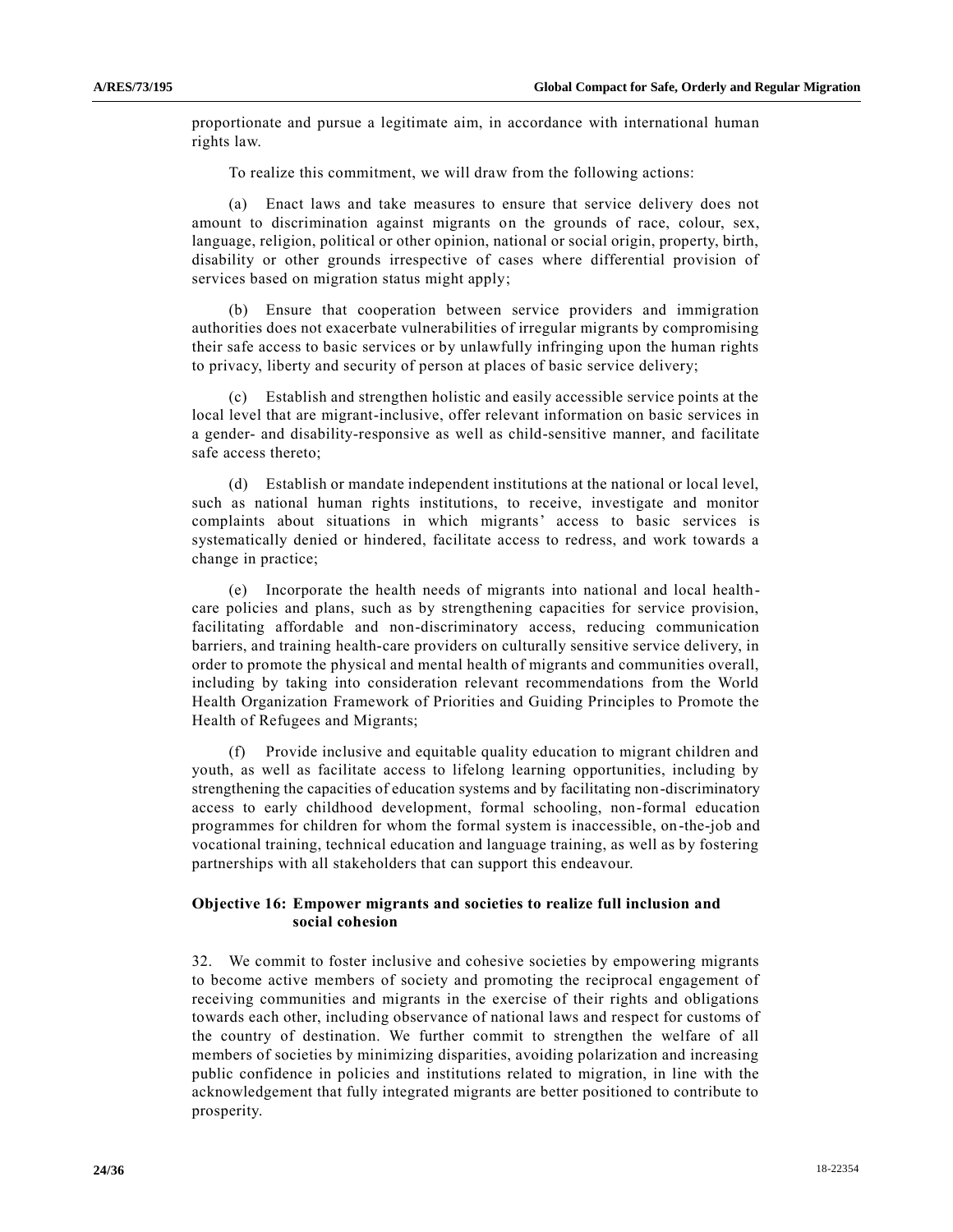To realize this commitment, we will draw from the following actions:

(a) Promote mutual respect for the cultures, traditions and customs of communities of destination and of migrants by exchanging and implementing best practices on integration policies, programmes and activities, including on ways to promote acceptance of diversity and facilitate social cohesion and inclusion;

(b) Establish comprehensive and needs-based pre-departure and post-arrival programmes that may include rights and obligations, basic language training, as well as orientation about social norms and customs in the country of destination;

(c) Develop national short-, medium- and long-term policy goals regarding the inclusion of migrants in societies, including on labour market integration, family reunification, education, non-discrimination and health, including by fostering partnerships with relevant stakeholders;

(d) Work towards inclusive labour markets and full participation of migrant workers in the formal economy by facilitating access to decent work and employment for which they are most qualified, in accordance with local and national labour market demands and skills supply;

(e) Empower migrant women by eliminating gender-based discriminatory restrictions on formal employment, ensuring the right to freedom of association and facilitating access to relevant basic services, as measures to promote their leadership and guarantee their full, free and equal participation in society and the economy;

Establish community centres or programmes at the local level to facilitate migrant participation in the receiving society by involving migrants, community members, diaspora organizations, migrant associations and local authorities in intercultural dialogue, sharing of stories, mentorship programmes and development of business ties that improve integration outcomes and foster mutual re spect;

(g) Capitalize on the skills, cultural and language proficiency of migrants and receiving communities by developing and promoting peer-to-peer training exchanges, gender-responsive, vocational and civic integration courses and workshops;

(h) Support multicultural activities through sports, music, arts, culinary festivals, volunteering and other social events that will facilitate mutual understanding and appreciation of migrant cultures and those of destination communities;

(i) Promote school environments that are welcoming and safe, and support the aspirations of migrant children by enhancing relationships within the school community, incorporating evidence-based information about migration into education curricula, and dedicating targeted resources to schools with a high concentration of migrant children for integration activities in order to promote respect for diversity and inclusion, and to prevent all forms of discrimination, including racism, xenophobia and intolerance.

## **Objective 17: Eliminate all forms of discrimination and promote evidencebased public discourse to shape perceptions of migration**

33. We commit to eliminate all forms of discrimination, condemn and counter expressions, acts and manifestations of racism, racial discrimination, violence, xenophobia and related intolerance against all migrants in conformity with international human rights law. We further commit to promote an open and evidence-based public discourse on migration and migrants in partnership with all parts of society, that generates a more realistic, humane and constructive perception in this regard. We also commit to protect freedom of expression in accordance with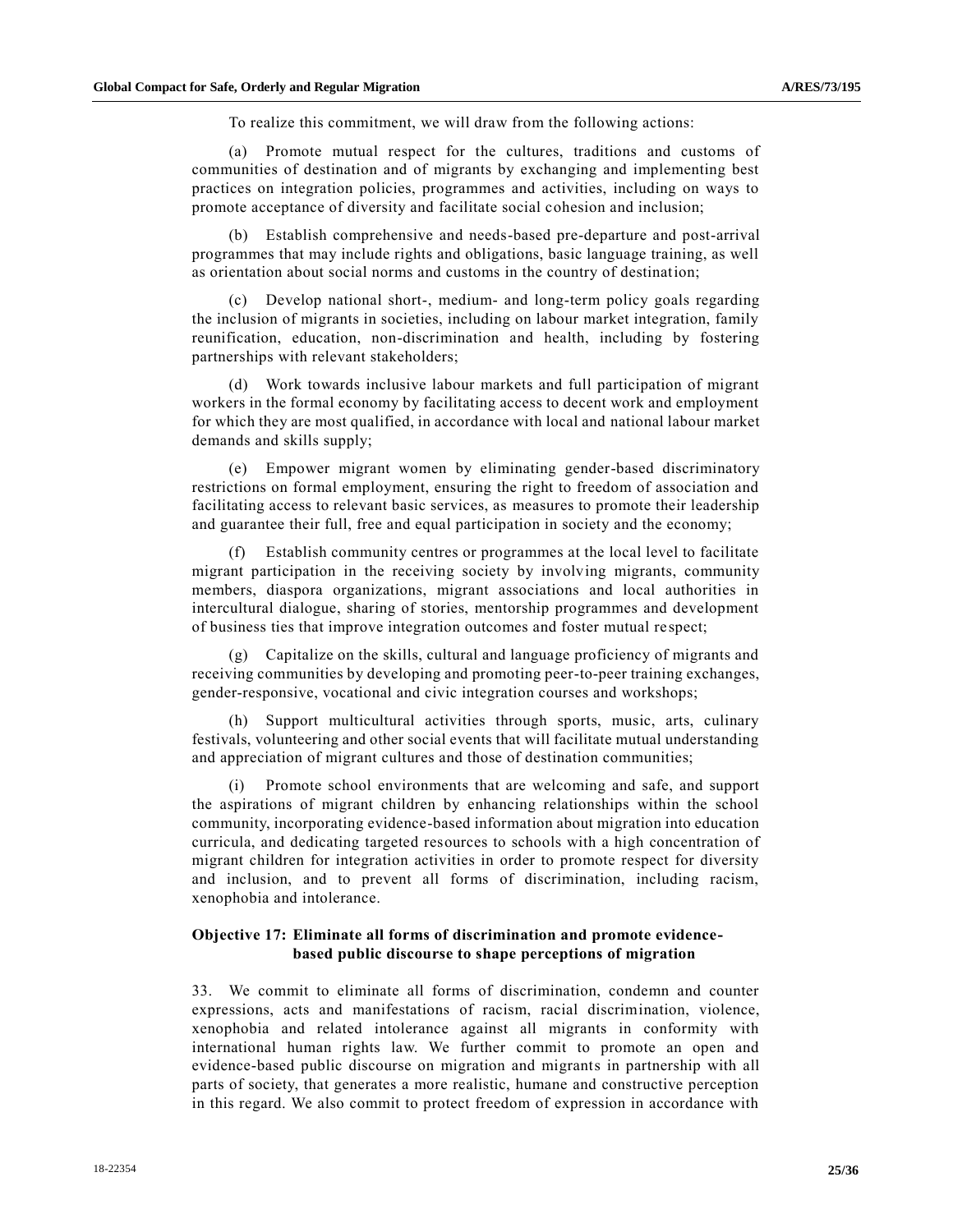international law, recognizing that an open and free debate contributes to a comprehensive understanding of all aspects of migration.

To realize this commitment, we will draw from the following actions:

(a) Enact, implement or maintain legislation that penalizes hate crimes and aggravated hate crimes targeting migrants, and train law enforcement and other public officials to identify, prevent and respond to such crimes and other acts of violence that target migrants, as well as to provide medical, legal and psychosocial assistance for victims;

(b) Empower migrants and communities to denounce any acts of incitement to violence directed towards migrants by informing them of available mechanisms for redress, and ensure that those who actively participate in the commission of a hate crime targeting migrants are held accountable, in accordance with national legislation, while upholding international human rights law, in particular the right to freedom of expression;

(c) Promote independent, objective and quality reporting of media outlets, including Internet-based information, including by sensitizing and educating media professionals on migration-related issues and terminology, investing in ethical reporting standards and advertising, and stopping allocation of public funding or material support to media outlets that systematically promote intolerance, xenophobia, racism and other forms of discrimination towards migrants, in full respect for the freedom of the media;

(d) Establish mechanisms to prevent, detect and respond to racial, ethnic and religious profiling of migrants by public authorities, as well as systematic instances of intolerance, xenophobia, racism and all other multiple and intersecting forms of discrimination, in partnership with national human rights institutions, including by tracking and publishing trend analyses, and ensuring access to effective complaint and redress mechanisms;

(e) Provide migrants, especially migrant women, with access to national and regional complaint and redress mechanisms with a view to promoting accountability and addressing governmental actions related to discriminatory acts and manifestations carried out against migrants and their families;

(f) Promote awareness-raising campaigns targeted at communities of origin, transit and destination in order to inform public perceptions regarding the positive contributions of safe, orderly and regular migration, based on evidence and facts, and to end racism, xenophobia and stigmatization against all migrants;

(g) Engage migrants, political, religious and community leaders, as well as educators and service providers, to detect and prevent incidences of intolerance, racism, xenophobia and other forms of discrimination against migrants and diasporas, and support activities in local communities to promote mutual respect, including in the context of electoral campaigns.

## **Objective 18: Invest in skills development and facilitate mutual recognition of skills, qualifications and competences**

34. We commit to invest in innovative solutions that facilitate mutual recognition of skills, qualifications and competences of migrant workers at all skills levels, and promote demand-driven skills development to optimize the employability of migrants in formal labour markets in countries of destination and in countries of origin upon return, as well as to ensure decent work in labour migration.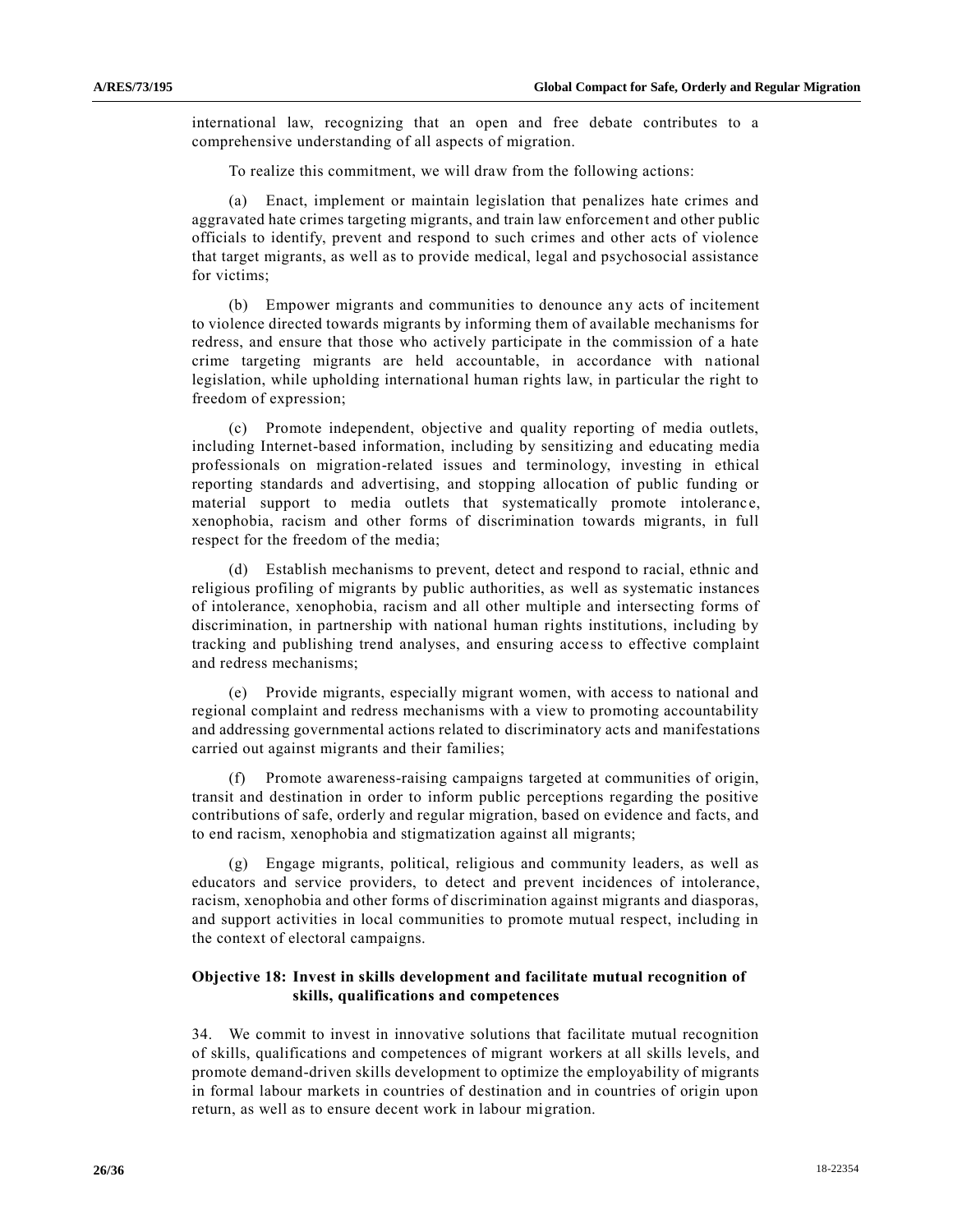To realize this commitment, we will draw from the following actions:

(a) Develop standards and guidelines for the mutual recognition of foreign qualifications and non-formally acquired skills in different sectors in collaboration with the respective industries with a view to ensuring worldwide compatibility based on existing models and best practices;

(b) Promote transparency of certifications and compatibility of national qualifications frameworks by agreeing on standard criteria, indicators and assessment parameters, and by creating and strengthening national skills profiling tools, registries or institutions in order to facilitate effective and efficient mutual recognition procedures at all skills levels;

(c) Conclude bilateral, regional or multilateral mutual recognition agreements or include recognition provisions in other agreements, such as labour mobility or trade agreements, in order to provide equivalence or comparability in national systems, such as automatic or managed mutual recognition mechanisms;

(d) Use technology and digitalization to evaluate and mutually recognize skills more comprehensively on the basis of formal credentials as well as non-formally acquired competences and professional experience at all skills levels;

Build global skills partnerships among countries that strengthen training capacities of national authorities and relevant stakeholders, including the private sector and trade unions, and foster skills development of workers in countries of origin and migrants in countries of destination with a view to preparing trainees for employability in the labour markets of all participating countries;

Promote inter-institutional networks and collaborative programmes for partnerships between the private sector and educational institutions in countries of origin and destination to enable mutually beneficial skills development opportunities for migrants, communities and participating partners, including by building on the best practices of the Business Mechanism developed in the context of the Global Forum on Migration and Development;

(g) Engage in bilateral partnerships and programmes in cooperation with relevant stakeholders that promote skills development, mobility and circulation, such as student exchange programmes, scholarships, professional exchange programmes and trainee- or apprenticeships that include options for beneficiaries, after successful completion of these programmes, to seek employment and engage in entrepreneurship;

(h) Cooperate with the private sector and employers to make available easily accessible and gender-responsive remote or online skills development and matching programmes to migrants at all skills levels, including early and occupation-specific language training, on-the-job training and access to advanced training programmes, to enhance their employability in sectors with demand for labour on the basis of the industry's knowledge of labour market dynamics, especially to promote the economic empowerment of women;

(i) Enhance the ability of migrant workers to transition from one job or employer to another by making available documentation that recognizes skills acquired on the job or through training in order to optimize the benefits of upskilling;

(j) Develop and promote innovative ways to mutually recognize and assess formally and informally acquired skills, including through timely and complementary training for job seekers, mentoring, and internship programmes in order to fully recognize existing credentials and provide certificates of proficiency for the validation of newly acquired skills;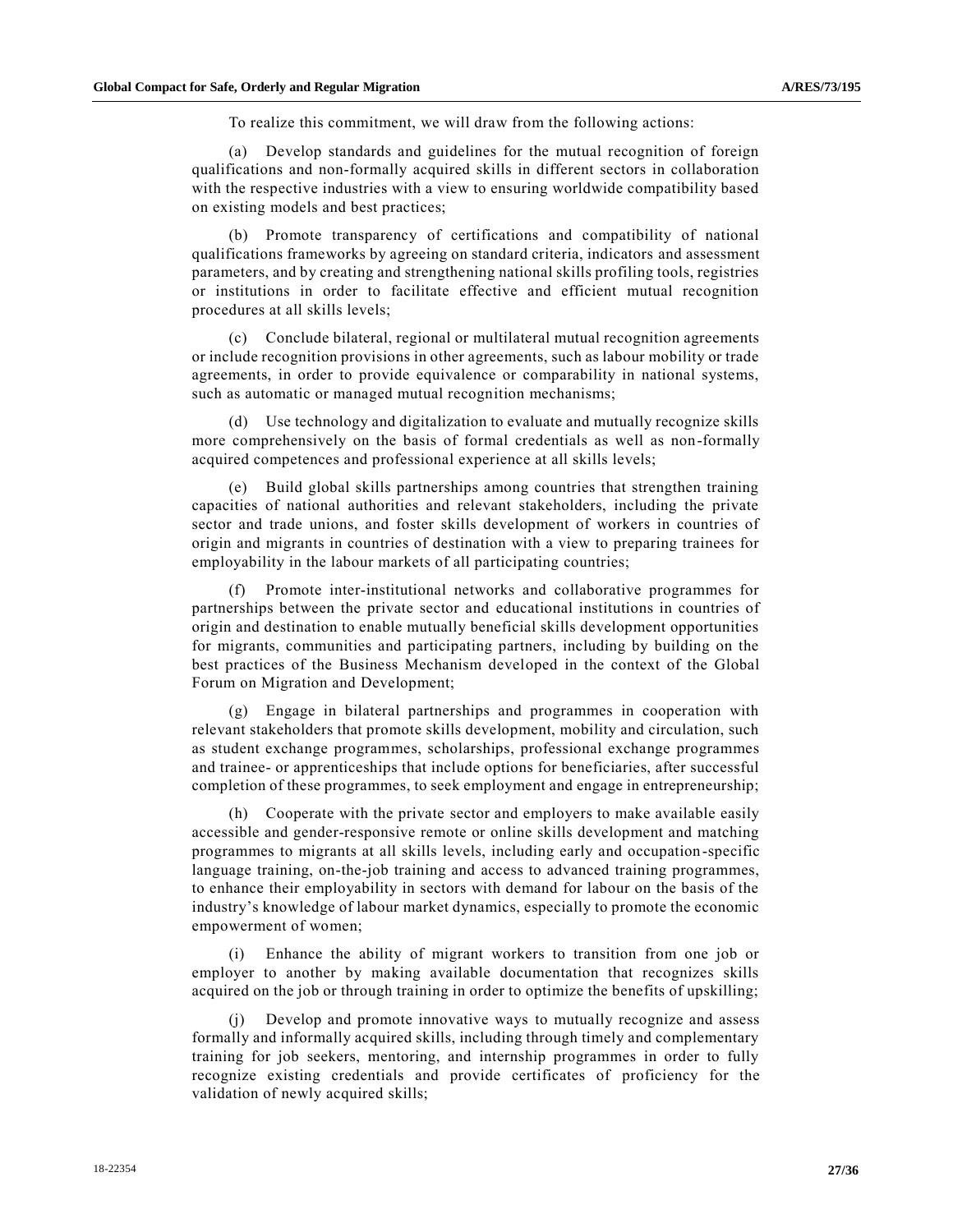(k) Establish screening mechanisms for credentials and offer information to migrants on how to have their skills and qualifications assessed and recognized prior to departure, including in recruitment processes or at an early stage after arrival to improve employability;

(l) Cooperate to promote documentation and information tools, in partnership with relevant stakeholders, that provide an overview of a worker's credentials, skills and qualifications, recognized in countries of origin, transit and destination, in order to enable employers to evaluate the suitability of migrant workers in job application processes.

## **Objective 19: Create conditions for migrants and diasporas to fully contribute to sustainable development in all countries**

35. We commit to empower migrants and diasporas to catalyse their development contributions, and to harness the benefits of migration as a source of sustainable development, reaffirming that migration is a multidimensional reality of major relevance to the sustainable development of countries of origin, transit and destination.

To realize this commitment, we will draw from the following actions:

(a) Ensure the full and effective implementation of the 2030 Agenda for Sustainable Development and the Addis Ababa Action Agenda by fostering and facilitating the positive effects of migration for the realization of all Sustainable Development Goals;

(b) Integrate migration into development planning and sectoral policies at the local, national, regional and global levels, taking into consideration relevant existing policy guidelines and recommendations, such as the Global Migration Group 's Mainstreaming Migration into Development Planning: A Handbook for Policymakers and Practitioners, in order to strengthen policy coherence and effectiveness of development cooperation;

(c) Invest in research on the impact of non-financial contributions of migrants and diasporas to sustainable development in countries of origin and destination, such as knowledge and skills transfer, social and civic engagement, and cultural exchange, with a view to developing evidence-based policies and strengthening global policy discussions;

(d) Facilitate the contributions of migrants and diasporas to their countries of origin, including by establishing or strengthening government structures or mechanisms at all levels, such as dedicated diaspora offices or focal points, diaspora policy advisory boards for Governments to account for the potential of migrants and diasporas in migration and development policymaking, and dedicated diaspora focal points in diplomatic or consular missions;

(e) Develop targeted support programmes and financial products that facilitate migrant and diaspora investments and entrepreneurship, including by providing administrative and legal support in business creation and granting seed capital-matching, establish diaspora bonds, diaspora development funds and investment funds, and organize dedicated trade fairs;

(f) Provide easily accessible information and guidance, including through digital platforms, as well as tailored mechanisms for the coordinated and effective financial, voluntary or philanthropic engagement of migrants and diasporas, especially in humanitarian emergencies in their countries of origin, including by involving consular missions;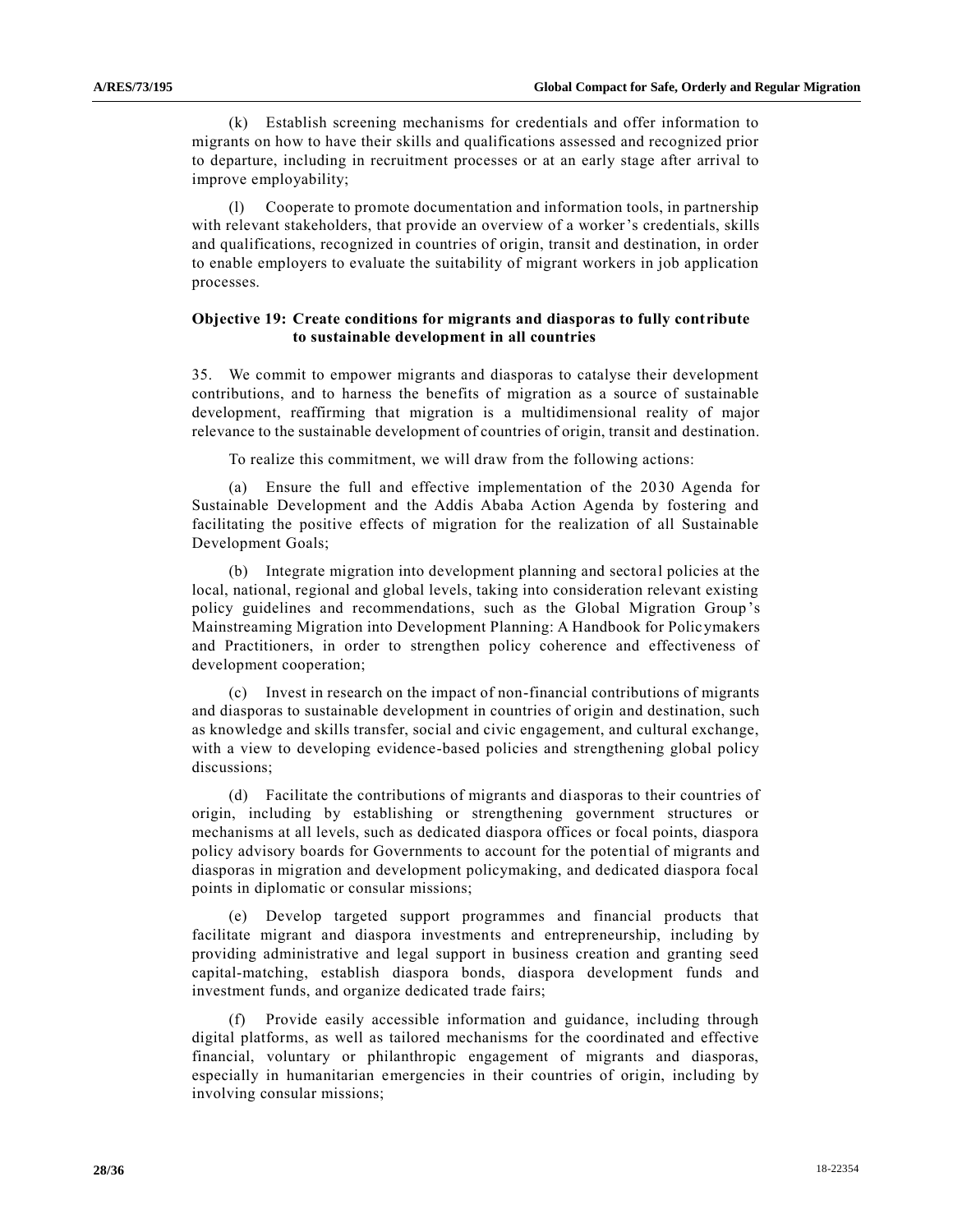(g) Enable political participation and engagement of migrants in their countries of origin, including in peace and reconciliation processes, in elections and political reforms, such as by establishing voting registries for citizens abroad, and through parliamentary representation, in accordance with national legislation;

(h) Promote migration policies that optimize the benefits of diasporas for countries of origin and destination and their communities, by facilitating flexible modalities to travel, work and invest with minimal administrative burdens, including by reviewing and revising visa, residency and citizenship regulations, as appropriate;

Cooperate with other States, the private sector and employers' organizations to enable migrants and diasporas, especially those in highly technical fields and in high demand, to carry out some of their professional activities and engage in knowledge transfer in their home countries, without necessarily losing employment, residence status or earned social benefits;

(j) Build partnerships between local authorities, local communities, the private sector, diasporas, hometown associations and migrant organizations to promote knowledge and skills transfer between their countries of origin and their countries of destination, including by mapping the diasporas and their skills, as a means to maintain the link between diasporas and their country of origin.

## **Objective 20: Promote faster, safer and cheaper transfer of remittances and foster financial inclusion of migrants**

36. We commit to promote faster, safer and cheaper remittances by further developing existing conducive policy and regulatory environments that enable competition, regulation and innovation on the remittance market and by providing gender-responsive programmes and instruments that enhance the financial inclusion of migrants and their families. We further commit to optimize the transformative impact of remittances on the well-being of migrant workers and their families, as well as on the sustainable development of countries, while respecting that remittances constitute an important source of private capital and cannot be equated to other international financial flows, such as foreign direct investment, official development assistance or other public sources of financing for development.

To realize this commitment, we will draw from the following actions:

(a) Develop a road map to reduce the transaction costs of migrant remittances to less than 3 per cent and eliminate remittance corridors with costs higher than 5 per cent by 2030 in line with target 10.c of the 2030 Agenda for Sustainable Development;

(b) Promote and support the United Nations International Day of Family Remittances and the International Fund for Agricultural Development Global Forum on Remittances, Investment and Development as an important platform to build and strengthen partnerships for innovative solutions on cheaper, faster and safer transfer of remittances with all relevant stakeholders;

(c) Harmonize remittance market regulations and increase the interoperability of remittance infrastructure along corridors by ensuring that measures to combat illicit financial flows and money-laundering do not impede migrant remittances through undue, excessive or discriminatory policies;

(d) Establish conducive policy and regulatory frameworks that promote a competitive and innovative remittance market, remove unwarranted obstacles to non bank remittance service providers in accessing payment system infrastructure, apply tax exemptions or incentives to remittance transfers, promote market access to diverse service providers, incentivize the private sector to expand remittance services, and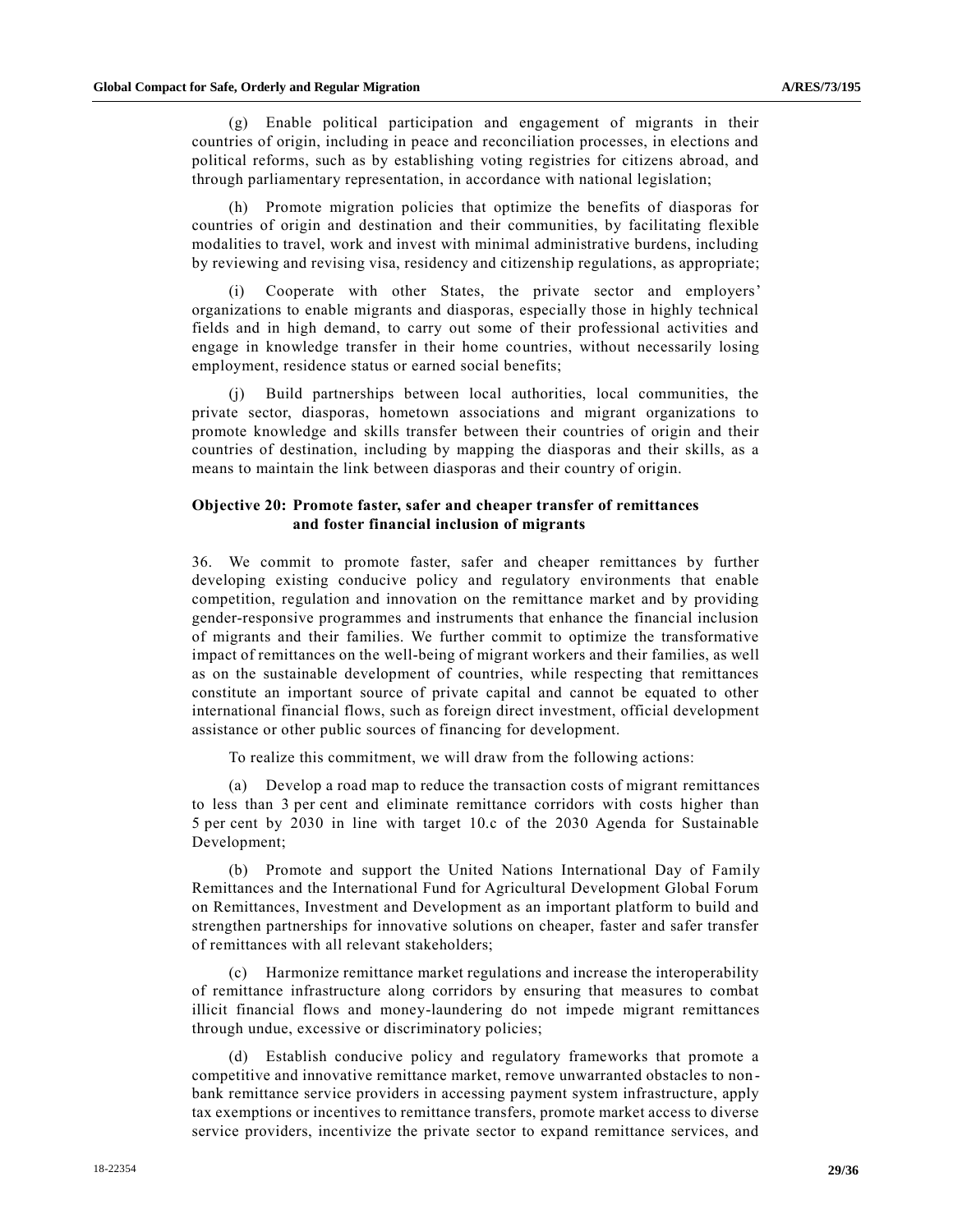enhance the security and predictability of low-value transactions by bearing in mind de-risking concerns, and developing a methodology to distinguish remittances from illicit flows, in consultation with remittance service providers and financial regulators;

(e) Develop innovative technological solutions for remittance transfer, such as mobile payments, digital tools or e-banking, to reduce costs, improve speed, enhance security, increase transfer through regular channels and open up genderresponsive distribution channels to underserved populations, including persons in rural areas, persons with low levels of literacy and persons with disabilities;

(f) Provide accessible information on remittance transfer costs by provider and channel, such as comparison websites, in order to increase the transparency and competition on the remittance transfer market, and promote financial literacy and inclusion of migrants and their families through education and training;

(g) Develop programmes and instruments to promote investments from remittance senders in local development and entrepreneurship in countries of origin, such as through matching-grant mechanisms, municipal bonds and partnerships with hometown associations, in order to enhance the transformative potential of remittances beyond the individual households of migrant workers at all skills levels;

(h) Enable migrant women to access financial literacy training and formal remittance transfer systems, as well as to open a bank account and own and manage financial assets, investments and businesses as means to address gender inequalities and foster their active participation in the economy;

(i) Provide access to and develop banking solutions and financial instruments for migrants, including low-income and female-headed households, such as bank accounts that permit direct deposits by employers, savings accounts, loans and credits in cooperation with the banking sector.

## **Objective 21: Cooperate in facilitating safe and dignified return and readmission, as well as sustainable reintegration**

37. We commit to facilitate and cooperate for safe and dignified return and to guarantee due process, individual assessment and effective remedy, by upholding the prohibition of collective expulsion and of returning migrants when there is a real and foreseeable risk of death, torture and other cruel, inhuman and degrading treatment or punishment, or other irreparable harm, in accordance with our obligations under international human rights law. We further commit to ensure that our nationals are duly received and readmitted, in full respect for the human right to return to one 's own country and the obligation of States to readmit their own nationals. We also commit to create conducive conditions for personal safety, economic empowerment, inclusion and social cohesion in communities, in order to ensure that reintegration of migrants upon return to their countries of origin is sustainable.

To realize this commitment, we will draw from the following actions:

(a) Develop and implement bilateral, regional and multilateral cooperation frameworks and agreements, including readmission agreements, ensuring that return and readmission of migrants to their own country is safe, dignified and in full compliance with international human rights law, including the rights of the child, by determining clear and mutually agreed procedures that uphold procedural safeguards, guarantee individual assessments and legal certainty, and by ensuring that they also include provisions that facilitate sustainable reintegration;

(b) Promote gender-responsive and child-sensitive return and reintegration programmes that may include legal, social and financial support, guaranteeing that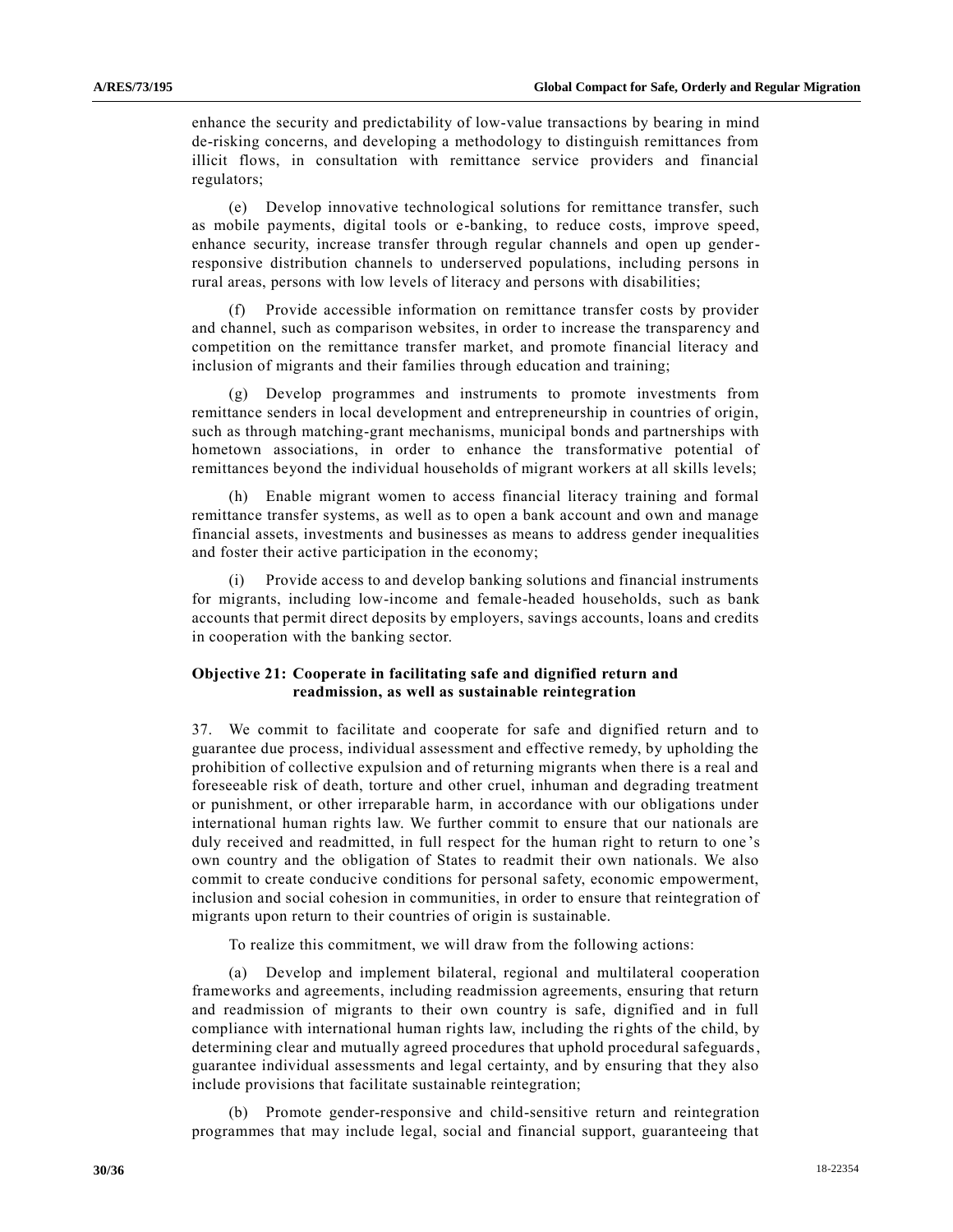all returns in the context of such voluntary programmes effectively take place on the basis of the migrant's free, prior and informed consent, and that returning migrants are assisted in their reintegration process through effective partnerships, including to avoid their becoming displaced in the country of origin upon return;

(c) Cooperate on identification of nationals and issuance of travel documents for safe and dignified return and readmission in cases of persons who do not have the legal right to stay on another State's territory, by establishing reliable and efficient means of identification of our own nationals such as through the addition of biometric identifiers in population registries, and by digitalizing civil registry systems, with full respect for the right to privacy and protection of personal data;

(d) Foster institutional contacts between consular authorities and relevant officials from countries of origin and destination, and provide adequate consular assistance to returning migrants prior to return by facilitating access to documentation, travel documents and other services, in order to ensure predictability, safety and dignity in return and readmission;

(e) Ensure that the return of migrants who do not have the legal right to stay on another State's territory is safe and dignified, follows an individual assessment, is carried out by competent authorities through prompt and effective cooperation between countries of origin and destination, and allows all applicable legal remedies to be exhausted, in compliance with due process guarantees and other obligations under international human rights law;

(f) Establish or strengthen national monitoring mechanisms on return, in partnership with relevant stakeholders, that provide independent recommendations on ways and means to strengthen accountability, in order to guarante e the safety, dignity and human rights of all returning migrants;

(g) Ensure that return and readmission processes involving children are carried out only after a determination of the best interests of the child and take into account the right to family life and family unity, and that a parent, legal guardian or specialized official accompanies the child throughout the return process, ensuring that appropriate reception, care and reintegration arrangements for children are in place in the country of origin upon return;

(h) Facilitate the sustainable reintegration of returning migrants into community life by providing them with equal access to social protection and services, justice, psychosocial assistance, vocational training, employment opportunities and decent work, recognition of skills acquired abroad, and financial services, in order to fully build upon their entrepreneurship, skills and human capital as active members of society and contributors to sustainable development in the country of origin upo n return;

(i) Identify and address the needs of the communities to which migrants return by including respective provisions in national and local development strategies, infrastructure planning, budget allocations and other relevant policy decisions and cooperating with local authorities and relevant stakeholders.

#### **Objective 22: Establish mechanisms for the portability of social security entitlements and earned benefits**

38. We commit to assist migrant workers at all skills levels to have access to social protection in countries of destination and profit from the portability of applicable social security entitlements and earned benefits in their countries of origin or when they decide to take up work in another country.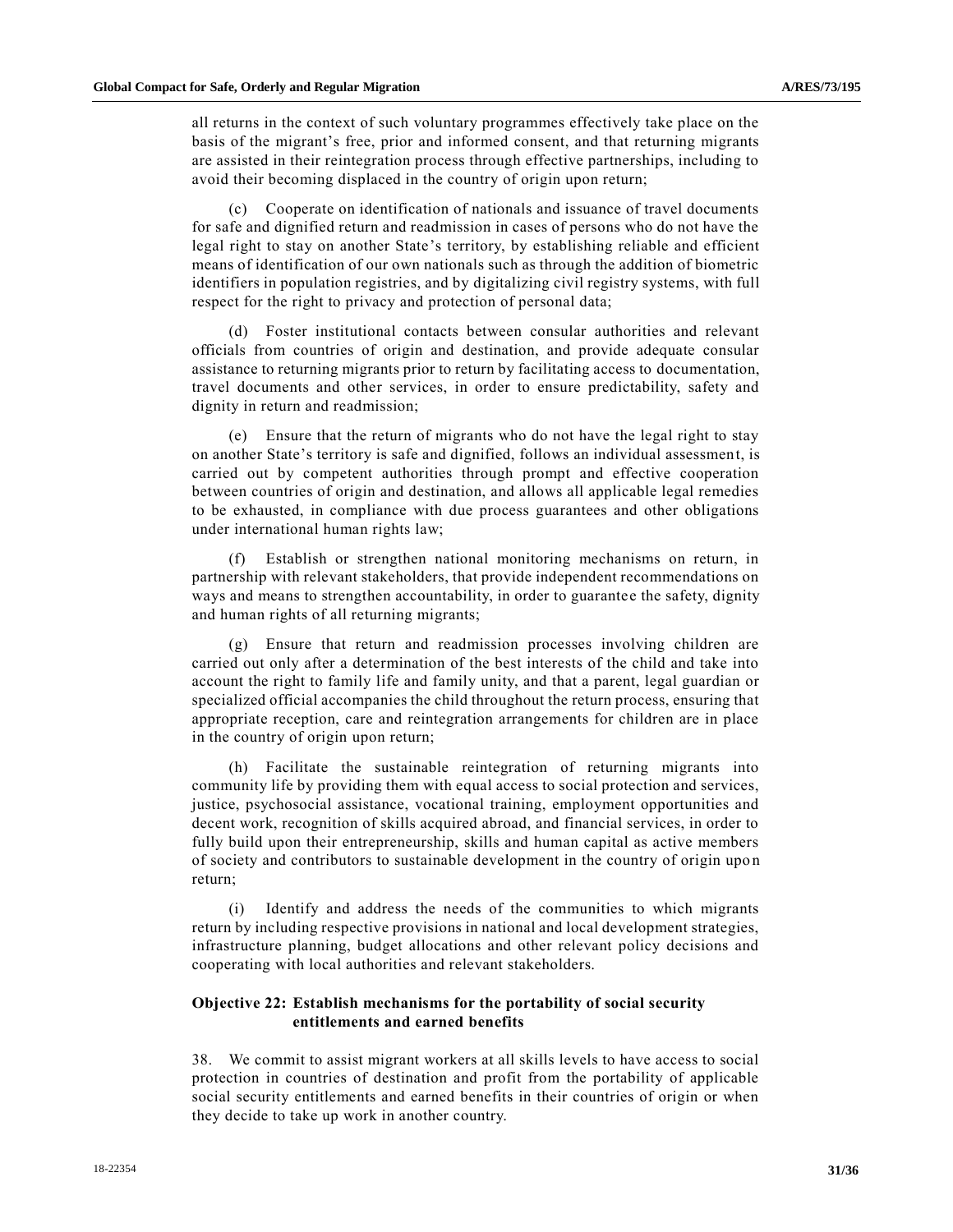To realize this commitment, we will draw from the following actions:

(a) Establish or maintain non-discriminatory national social protection systems, including social protection floors for nationals and migrants, in line with the ILO Social Protection Floors Recommendation, 2012 (No. 202);

(b) Conclude reciprocal bilateral, regional or multilateral social security agreements on the portability of earned benefits for migrant workers at all skills levels, that refer to applicable social protection floors in the respective States and applicable social security entitlements and provisions, such as pensions, health care or other earned benefits, or integrate such provisions into other relevant agreements, such as those on long-term and temporary labour migration;

(c) Integrate provisions on the portability of entitlements and earned benefits into national social security frameworks, designate focal points in countries of origin, transit and destination that facilitate portability requests from migrants, address the difficulties women and older persons can face in accessing social protection, and establish dedicated instruments, such as migrant welfare funds in countries of origin, that support migrant workers and their families.

## **Objective 23: Strengthen international cooperation and global partnerships for safe, orderly and regular migration**

39. We commit to support each other in the realization of the objectives and commitments laid out in this Global Compact through enhanced international cooperation, a revitalized global partnership and, in the spirit of solidarity, reaffirming the centrality of a comprehensive and integrated approach to facilitate safe, orderly and regular migration and recognizing that we are all countries of origin, transit and destination. We further commit to take joint action, in addressing the challenges faced by each country, to implement this Global Compact, underscoring the specific challenges faced in particular by African countries, least developed countries, landlocked developing countries, small island developing States and middle-income countries. We also commit to promote the mutually reinforcing nature between the Global Compact and existing international legal and policy frameworks, by aligning the implementation of this Global Compact with such frameworks, particularly the 2030 Agenda for Sustainable Development as well as the Addis Ababa Action Agenda, and their recognition that migration and sustainable development are multidimensional and interdependent.

To realize this commitment, we will draw from the following actions:

(a) Support other States as we collectively implement the Global Compact, including through the provision of financial and technical assistance, in line with national priorities, policies, action plans and strategies, through a whole-ofgovernment and whole-of-society approach;

(b) Increase international and regional cooperation to accelerate the implementation of the 2030 Agenda for Sustainable Development in geographical areas from which irregular migration systematically originates owing to consistent impacts of poverty, unemployment, climate change and disasters, inequality, corruption and poor governance, among other structural factors, through appropriate cooperation frameworks, innovative partnerships and the involvement of all relevant stakeholders, while upholding national ownership and shared responsibility;

(c) Involve and support local authorities in the identification of needs and opportunities for international cooperation for the effective implementation of the Global Compact and integrate their perspectives and priorities into development strategies, programmes and planning on migration, as a means to ensure good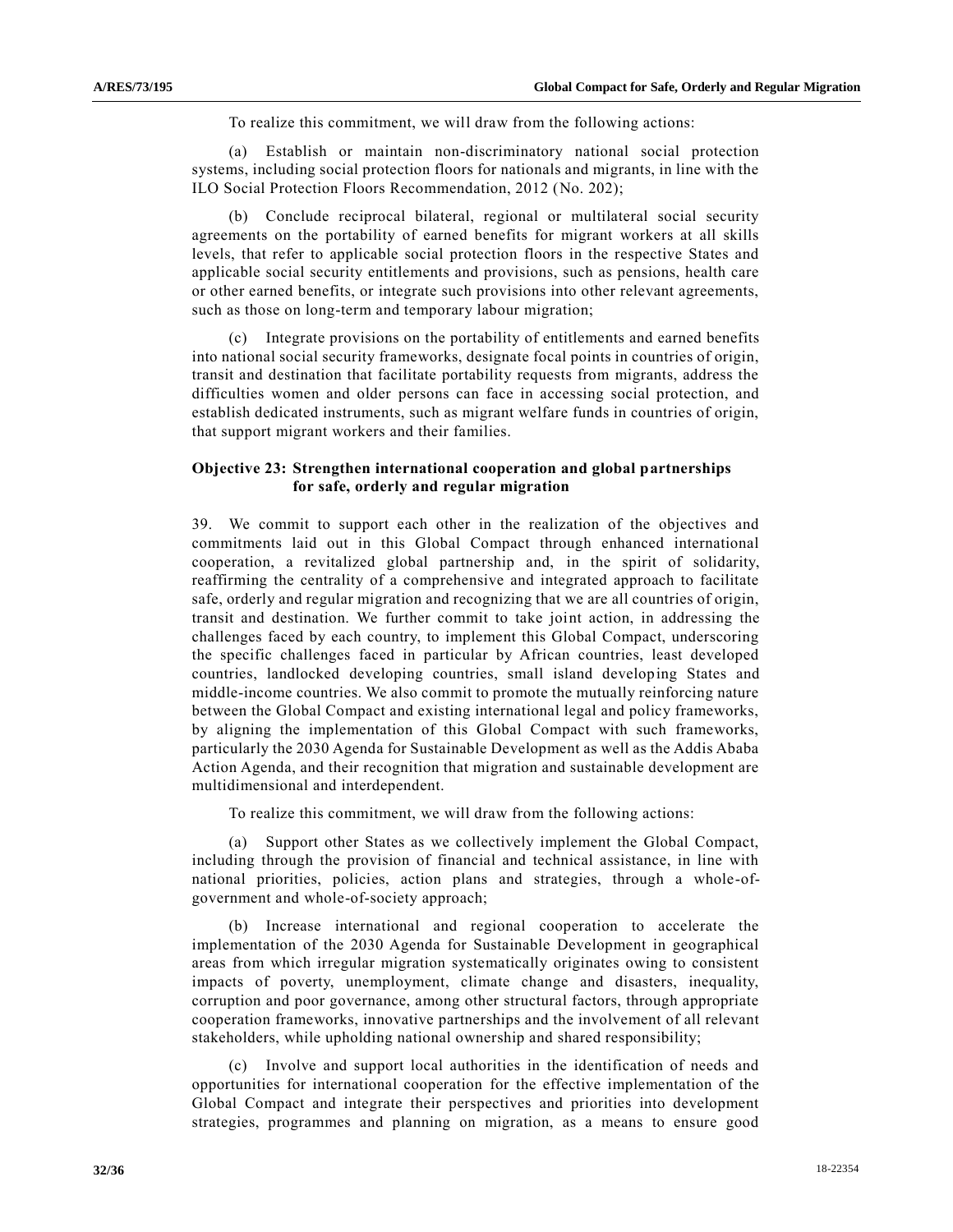governance as well as policy coherence across levels of government and policy sectors, and maximize the effectiveness and impact of international development cooperation;

(d) Make use of the capacity-building mechanism and build upon other existing instruments to strengthen the capacities of relevant authorities by mobilizing technical, financial and human resources from States, international financial institutions, the private sector, international organizations and other sources in order to assist all States in fulfilling the commitments outlined in this Global Compact;

Conclude bilateral, regional or multilateral mutually beneficial, tailored and transparent partnerships, in line with international law, that develop targeted solutions to migration policy issues of common interest and address opportunities and challenges of migration in accordance with the Global Compact.

#### **Implementation**

40. For the effective implementation of the Global Compact, we require concerted efforts at the global, regional, national and local levels, including a coherent United Nations system.

41. We commit to fulfil the objectives and commitments outlined in the Global Compact, in line with our vision and guiding principles, by taking effective steps at all levels to facilitate safe, orderly and regular migration at all stages. We will implement the Global Compact, within our own countries and at the regional and global levels, taking into account different national realities, capacities and levels of development, and respecting national policies and priorities. We reaffirm our commitment to international law and emphasize that the Global Compact is to be implemented in a manner that is consistent with our rights and obligations under international law.

42. We will implement the Global Compact through enhanced bilateral, regional and multilateral cooperation and a revitalized global partnership in a spirit of solidarity. We will continue building on existing mechanisms, platforms and frameworks to address migration in all its dimensions. Recognizing the centrality of international cooperation for the effective fulfilment of the objectives and commitments, we will strive to reinforce our engagement in North-South, South-South and triangular cooperation and assistance. Our cooperation efforts in this regard will be aligned with the 2030 Agenda for Sustainable Development and the Addis Ababa Action Agenda.

43. We decide to establish a capacity-building mechanism in the United Nations, building upon existing initiatives, that supports efforts of Member States to implement the Global Compact. It allows Member States, the United Nations and other relevant stakeholders, including the private sector and philanthropic foundations, to contribute technical, financial and human resources on a voluntary basis in order to strengthen capacities and foster multi-partner cooperation. The capacity-building mechanism will consist of:

(a) A connection hub that facilitates demand-driven, tailor-made and integrated solutions, by:

(i) Advising on, assessing and processing country requests for the development of solutions;

(ii) Identifying main implementing partners within and outside of the United Nations system, in line with their comparative advantages and operational capacities;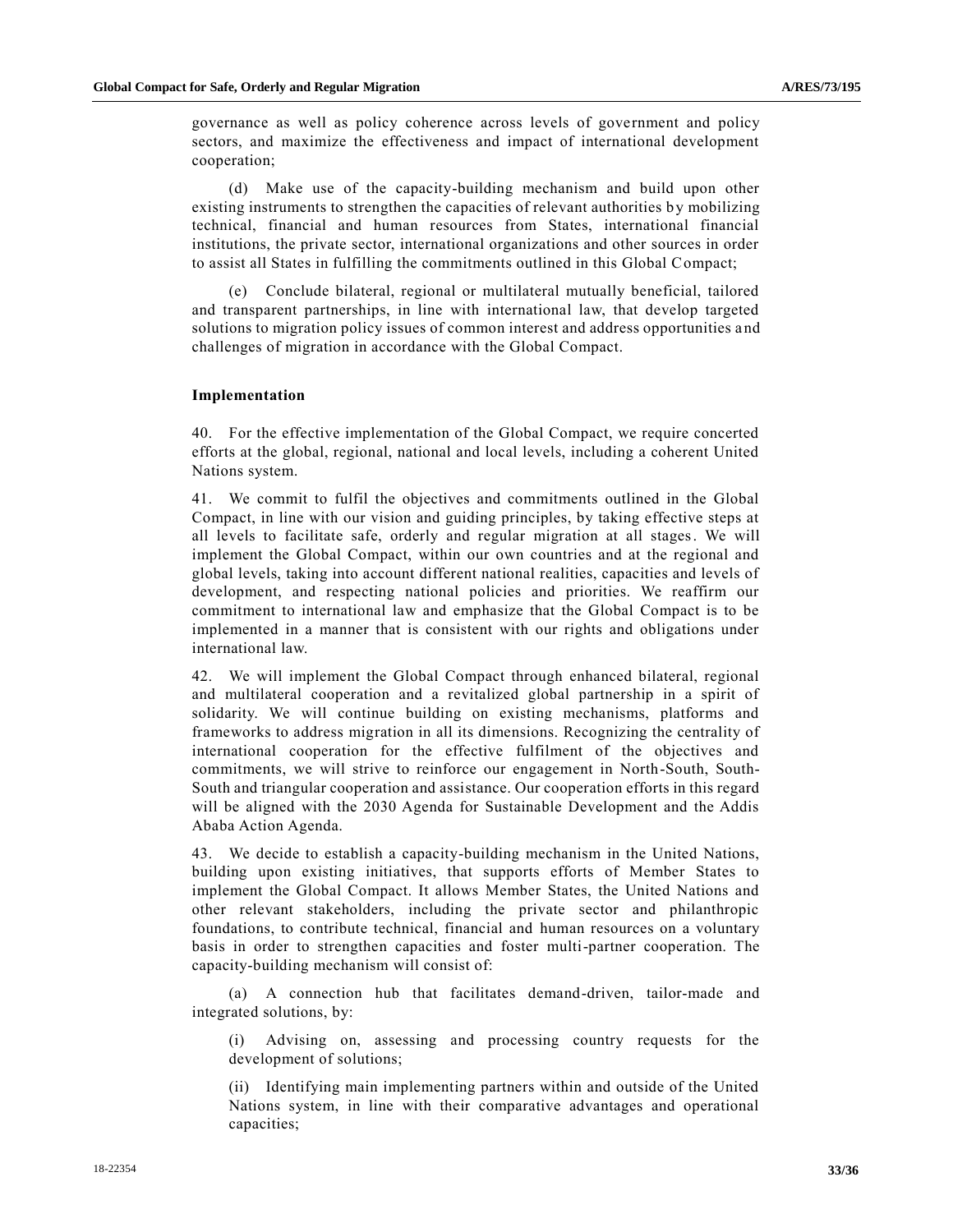(iii) Connecting the request to similar initiatives and solutions for peer-to-peer exchange and potential replication, where existing and relevant;

(iv) Ensuring effective set-up for multi-agency and multi-stakeholder implementation;

- (v) Identifying funding opportunities, including by initiating the start-up fund;
- (b) A start-up fund for initial financing to realize project-oriented solutions, by:
- (i) Providing seed funding, where needed, to jump-start a specific project;
- (ii) Complementing other funding sources;

(iii) Receiving voluntary financial contributions by Member States, the United Nations, international financial institutions and other stakeholders, including the private sector and philanthropic foundations;

- (c) A global knowledge platform as an online open data source, by:
- (i) Serving as a repository of existing evidence, practices and initiatives;
- (ii) Facilitating the accessibility of knowledge and sharing of solutions;

(iii) Building on the Global Forum on Migration and Development Platform for Partnerships and other relevant sources.

44. We will implement the Global Compact in cooperation and partnership with migrants, civil society, migrant and diaspora organizations, faith-based organizations, local authorities and communities, the private sector, trade unions, parliamentarians, national human rights institutions, the International Red Cross and Red Crescent Movement, academia, the media and other relevant stakeholders.

45. We welcome the decision of the Secretary-General to establish a United Nations network on migration to ensure effective and coherent system-wide support for implementation, including the capacity-building mechanism, as well as follow-up and review of the Global Compact, in response to the needs of Member States. In this regard, we note that:

(a) IOM will serve as the coordinator and secretariat of the network;

(b) The network will fully draw from the technical expertise and experience of relevant entities within the United Nations system;

(c) The work of the network will be fully aligned with existing coordination mechanisms and the repositioning of the United Nations development system.

46. We request the Secretary-General, drawing on the network, to report to the General Assembly on a biennial basis on the implementation of the Global Compact, the activities of the United Nations system in this regard, as well as the functioning of the institutional arrangements.

47. Further recognizing the important role of State-led processes and platforms at the global and regional levels in advancing the international dialogue on migration, we invite the Global Forum on Migration and Development, regional consultative processes and other global, regional and subregional forums to provide platforms to exchange experiences on the implementation of the Global Compact, share good practices on policies and cooperation, promote innovative approaches, and foster multi-stakeholder partnerships around specific policy issues.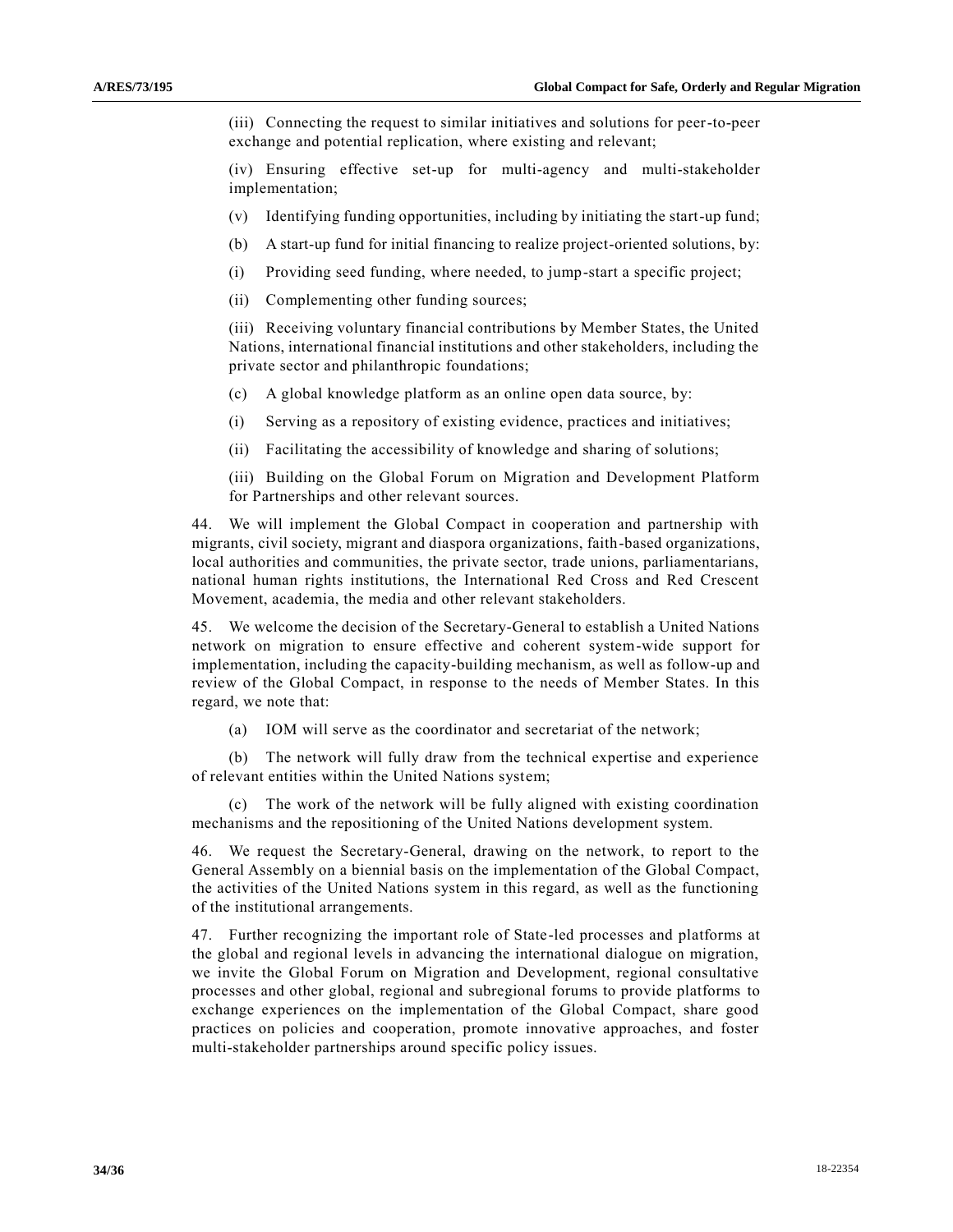#### **Follow-up and review**

48. We will review the progress made at the local, national, regional and global levels in implementing the Global Compact in the framework of the United Nations through a State-led approach and with the participation of all relevant stakeholders. For follow-up and review, we agree on intergovernmental measures that will assist us in fulfilling our objectives and commitments.

49. Considering that international migration requires a forum at the global level through which Member States can review the implementation progress and guide the direction of the work of the United Nations, we decide that:

(a) The High-level Dialogue on International Migration and Development, currently scheduled to take place every fourth session of the General Assembly, shall be repurposed and renamed "International Migration Review Forum";

(b) The International Migration Review Forum shall serve as the primary intergovernmental global platform for Member States to discuss and share progress on the implementation of all aspects of the Global Compact, including as it relates to the 2030 Agenda for Sustainable Development, and with the participation of all relevant stakeholders;

(c) The International Migration Review Forum shall take place every four years beginning in 2022;

(d) The International Migration Review Forum shall discuss the implementation of the Global Compact at the local, national, regional and global levels, as well as allow for interaction with other relevant stakeholders with a view to building upon accomplishments and identifying opportunities for further cooperation;

(e) Each edition of the International Migration Review Forum will result in an intergovernmentally agreed Progress Declaration, which may be taken into consideration by the high-level political forum on sustainable development.

50. Considering that most international migration takes place within regions, we invite relevant subregional, regional and cross-regional processes, platforms and organizations, including the United Nations regional economic commissions or regional consultative processes, to review the implementation of the Global Compact within the respective regions, beginning in 2020, alternating with discussions at the global level at a four-year interval, in order to effectively inform each edition of the International Migration Review Forum, with the participation of all relevant stakeholders.

51. We invite the Global Forum on Migration and Development to provide a space for annual informal exchange on the implementation of the Global Compact, and to report the findings, best practices and innovative approaches to the International Migration Review Forum.

52. Recognizing the important contributions of State-led initiatives on international migration, we invite forums such as the IOM International Dialogue on Migration, regional consultative processes and others to contribute to the International Migration Review Forum by providing relevant data, evidence, best practices, innovative approaches and recommendations as they relate to the implementation of the Global Compact for Safe, Orderly and Regular Migration.

53. We encourage all Member States to develop, as soon as practicable, ambitious national responses for the implementation of the Global Compact, and to conduct regular and inclusive reviews of progress at the national level, such as through the